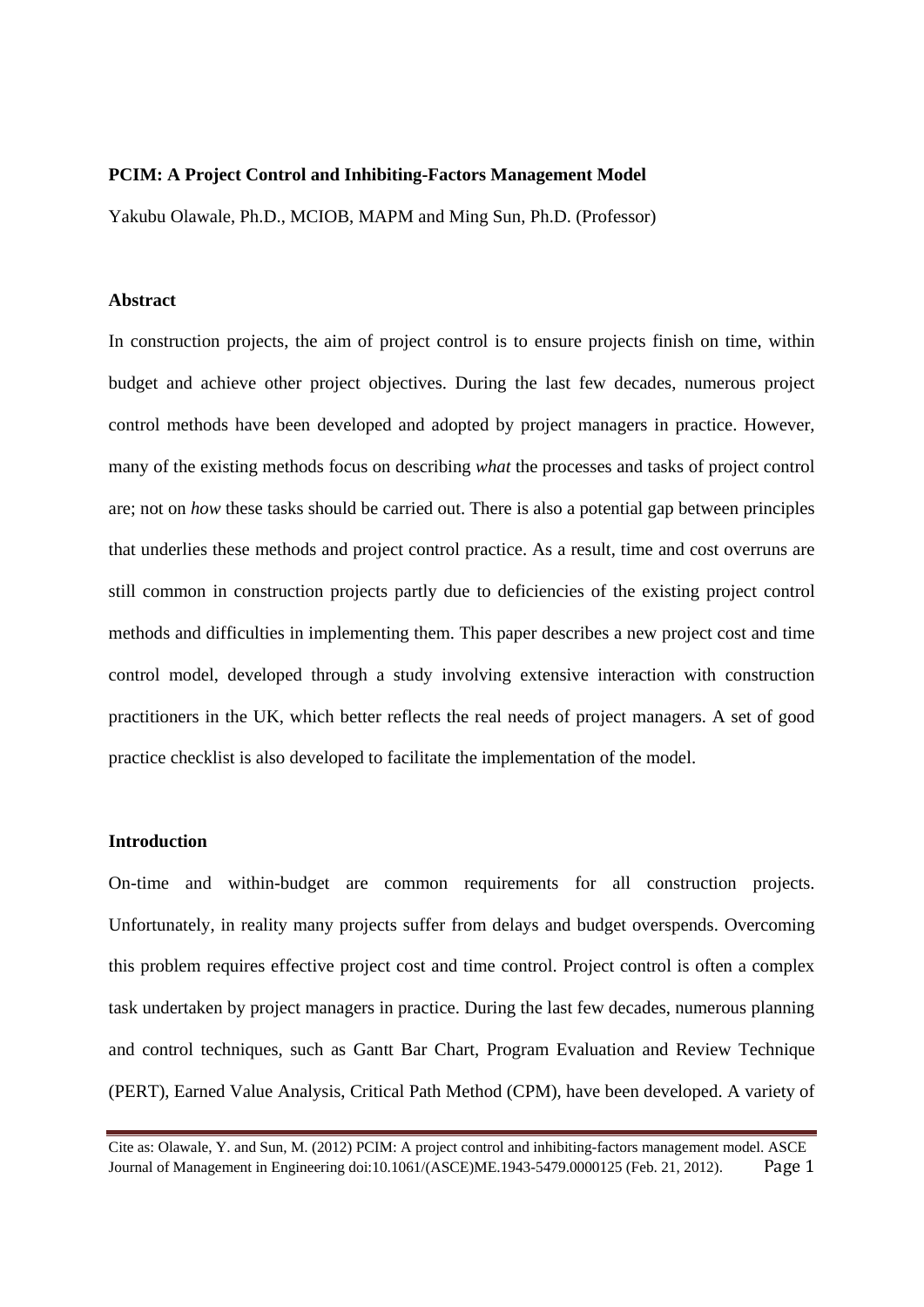software packages have also become available to support the application of these project control methods, for example Microsoft Project, Asta Power Project, Primavera, etc. The problem is that these techniques, though beneficial, would always be used as part of a project control process and do not constitute a control process on their own. In practice, project control is a complex and iterative process that is usually achieved in three phases: setting performance standards; comparing actual performance with these standards; then taking necessary corrective actions. It is considered the last logical step in management and during the control stage, the level of performance is compared with the planned objectives to find any deviation and consequently act on it (Pellicer, 2005). In recent years, numerous empirical studies have been conducted by various researchers in a bid to improve project control. Published literature in the area can be discussed under the following topics: project management bodies of knowledge in the area of project control; the nature and scope of project control; the importance of project control; success factors in project management control; project control systems; and synthesis of requirements for project control (Rozenes et al, 2006). As the main focus of this paper is introduction to a newly developed project control model and its application, literature review is concentrated on success factors of project control and project control systems in the following order: project success factors; IT based project control systems; mathematically oriented project control methods; and process based project control methods.

To improve project control, it is essential to understand the key factors that influence this process. Gao et al (2002) identified specific contributors to project budget and/or schedule performance success as: team-building activities; core management group for small projects; maintenance contracts concurrent with small projects; standard processes and front-end planning

Cite as: Olawale, Y. and Sun, M. (2012) PCIM: A project control and inhibiting-factors management model. ASCE Journal of Management in Engineering doi:10.1061/(ASCE)ME.1943-5479.0000125 (Feb. 21, 2012). Page 2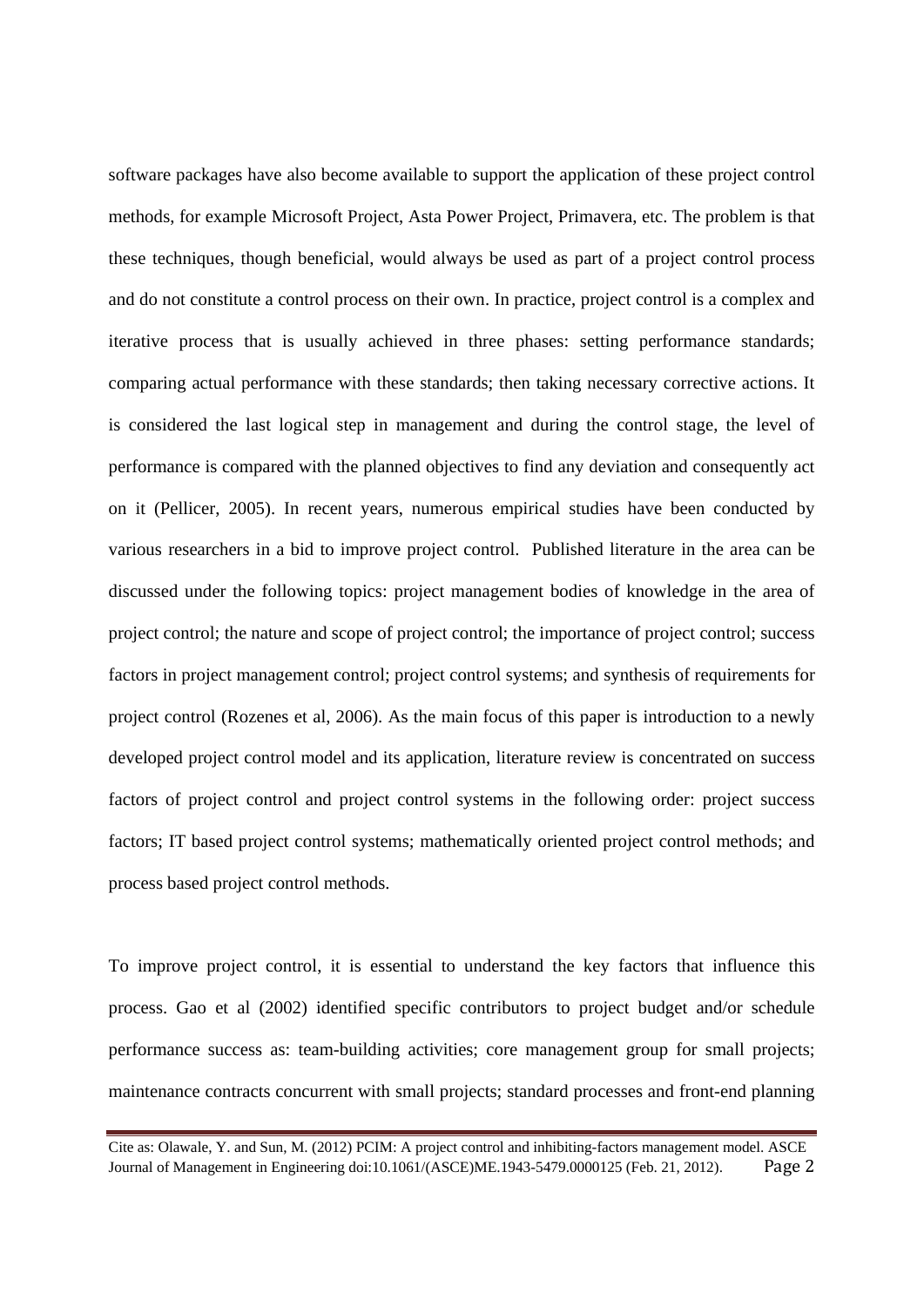use of checklists. Iyer and Jha (2005), through a questionnaire survey, found coordination among project participants as the most important success or failure factor. Sohail and Baldwin (2004) established 69 performance indicators that can be used as a set of measurement to monitor projects and classified these performance indicators as: general indicators, time indicators, cost indicator, quality indicators, inter-organisational co-operation and socioeconomic indicators. Similarly, Ling et al (2009) established 24 project management practices that are significantly correlated with project performance and recommended that emphasis must be given to scope management in order to achieve superior project performance. Chan et al (2001) identified project team commitment, client's competencies and contractor's competencies as critical in explaining overall performance of design and build projects. Ling (2004) found that contractor's track record for completion on time, affect up to six performance metrics including the time performance of a project. Lee et al (2005) revealed that pre-project planning, project change management, and design/information technology are critical practices with important impacts on both cost and schedule performance of projects. White and Fortune (2002) through a questionnaire survey found that clear goals and objectives; support from senior management; and adequate funds/resources are the three leading critical project success factors. Finally, Milosevic and Patanakul (2005) investigated the impact of standardized project management practices on project performance and identified standardized project management tools; leadership skills; and processes as factors that may have a higher impact on project success.

One area of research effort is the development of IT based project control systems based on established control techniques. For example, Benjaoran (2009) developed a new system for cost control based on the earned value concept, which was specifically aimed at small and medium

Cite as: Olawale, Y. and Sun, M. (2012) PCIM: A project control and inhibiting-factors management model. ASCE Journal of Management in Engineering doi:10.1061/(ASCE)ME.1943-5479.0000125 (Feb. 21, 2012). Page 3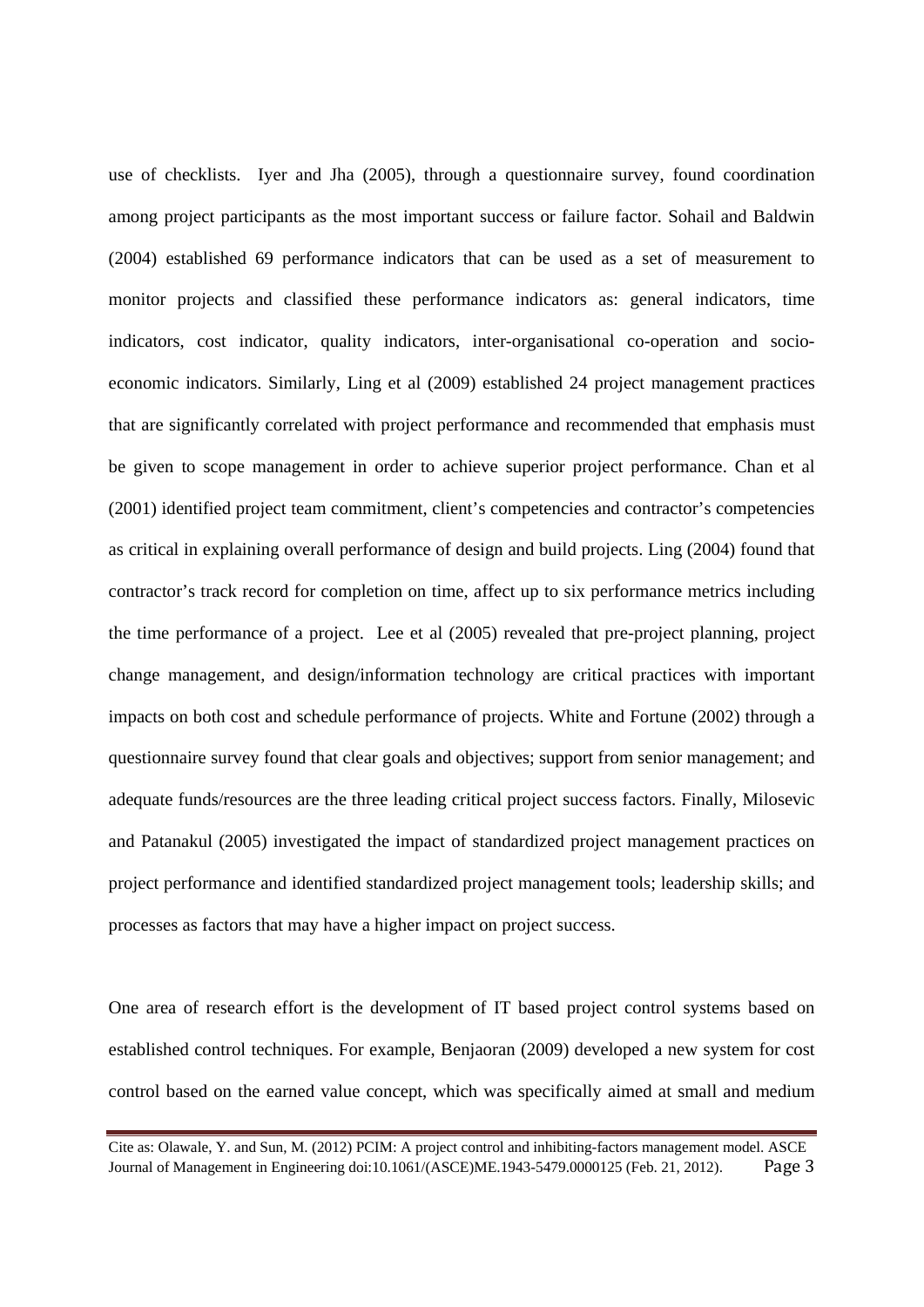sized companies. Similarly, Gorog (2009) designed a comprehensive model for planning and controlling contractor cash-flow by adapting the earned value management techniques. Using the same earned value concept, Jung and Kang (2007) developed a system that can alleviate workload, enhance accuracy, and sustain adaptability through automated formulating of work packages by using historical database and the automation of progress information gathering in order to reduce the excessive managerial efforts required to update and analyze earned value information during project control. Alshawi and Hassan (1999) developed the CONPLAN model in the argument that the planning process will not fulfill its potential role as a control and a decision making tool without proper integration. It should however be pointed out that the detailed and elaborate model was developed mainly to aid planning rather than overall project control. Kaka (1999) developed a stochastic based S-curved model that can use past projects performances to monitor future projects, it was however noted that the developed model cannot be used as an alternative to project control but mainly to highlight significant discrepancies in performance, in other words a monitoring tool. Barraza and Bueno (2007) pointed out that standard control methods, such as the earned value method apply a deterministic approach which may be insufficient as they ignore the variable nature of projects. A probabilistic project control model that uses performance control limit curves and stochastic S-curves was developed, noting that it will be more effective for projects with uncertain performance behaviour.

Other researchers went beyond simple implementation of project control techniques by proposing new project control methods. Cho et al (2010) argued for the need for an integration model that facilitates efficient planning of repetitive construction processes. Hence, a model was developed by integrating the schedule and cost information with resource information inputted to

Cite as: Olawale, Y. and Sun, M. (2012) PCIM: A project control and inhibiting-factors management model. ASCE Journal of Management in Engineering doi:10.1061/(ASCE)ME.1943-5479.0000125 (Feb. 21, 2012). Page 4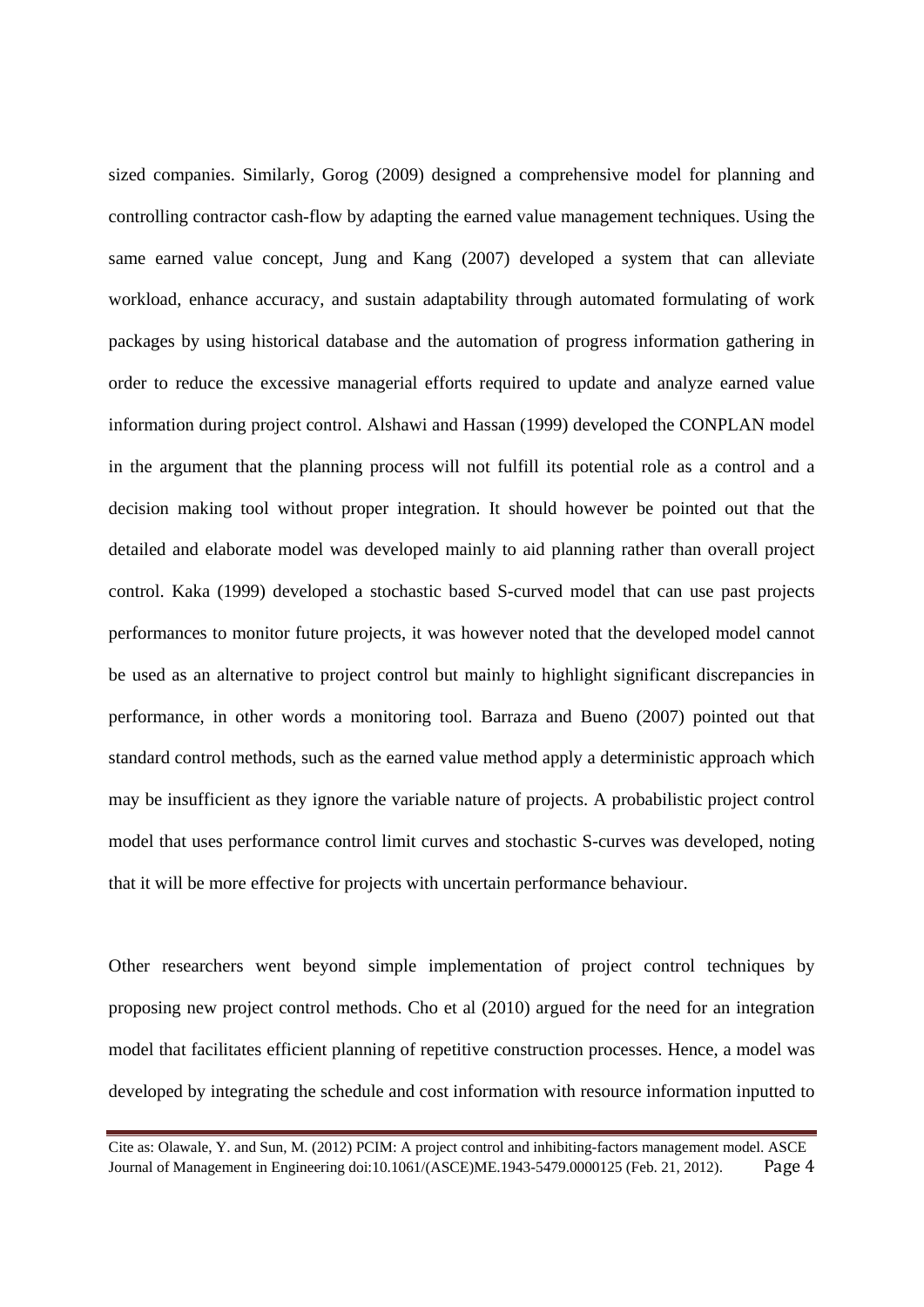the project. It was however recommended that since the developed model is only applicable to repetitive construction processes, an integration model that can carter for an entire project should be developed. A similar repetitive projects centric study was conducted by Hyari and El-Rayes (2006) who developed a multi-objective optimization model to support the planning and scheduling of repetitive construction projects. Leu and Lin (2008) adopted a quantitative approach based on the statistical process control (SPC) chart technique to refine and improve the performance of traditional earned value management technique. Nassar et al (2005) also developed a model based on the SPC method in a bid to evaluate cost overruns of asphalt paving project. The problem is that although the SPC could identify the special causes of deviations but how it could be used to control the identified deviations was not specified, the data used was also only from asphalt paving projects. Rozenes et al (2004) developed a project control system that quantifies deviations from the planning phase to the execution phase with respect to global project control specifications (GPCS) which would present project performance in all dimensions of operations, thereby drawing attention to poor performance. Falco and Macchiaroli (1998) on the other hand argued that monitoring and control actions arises because projects are dynamic in nature and recommended different allocations of control points through the application of the effort function (a non-linear function of the total number of active operations) and total slack time. The dynamic nature of projects also informed the study of Fena-Mora and Li (2001) who developed the dynamic planning and control methodology which integrates the application axiomatic design concepts, concurrent engineering, graphical evaluation and review technique (GERT) and system dynamic modelling. However, it is a complex system, and may not be readily adopted for ordinary projects; for example GERT, just one of the components of the developed model is rarely used in practice (Egbu et al, 1998).

Cite as: Olawale, Y. and Sun, M. (2012) PCIM: A project control and inhibiting-factors management model. ASCE Journal of Management in Engineering doi:10.1061/(ASCE)ME.1943-5479.0000125 (Feb. 21, 2012). Page 5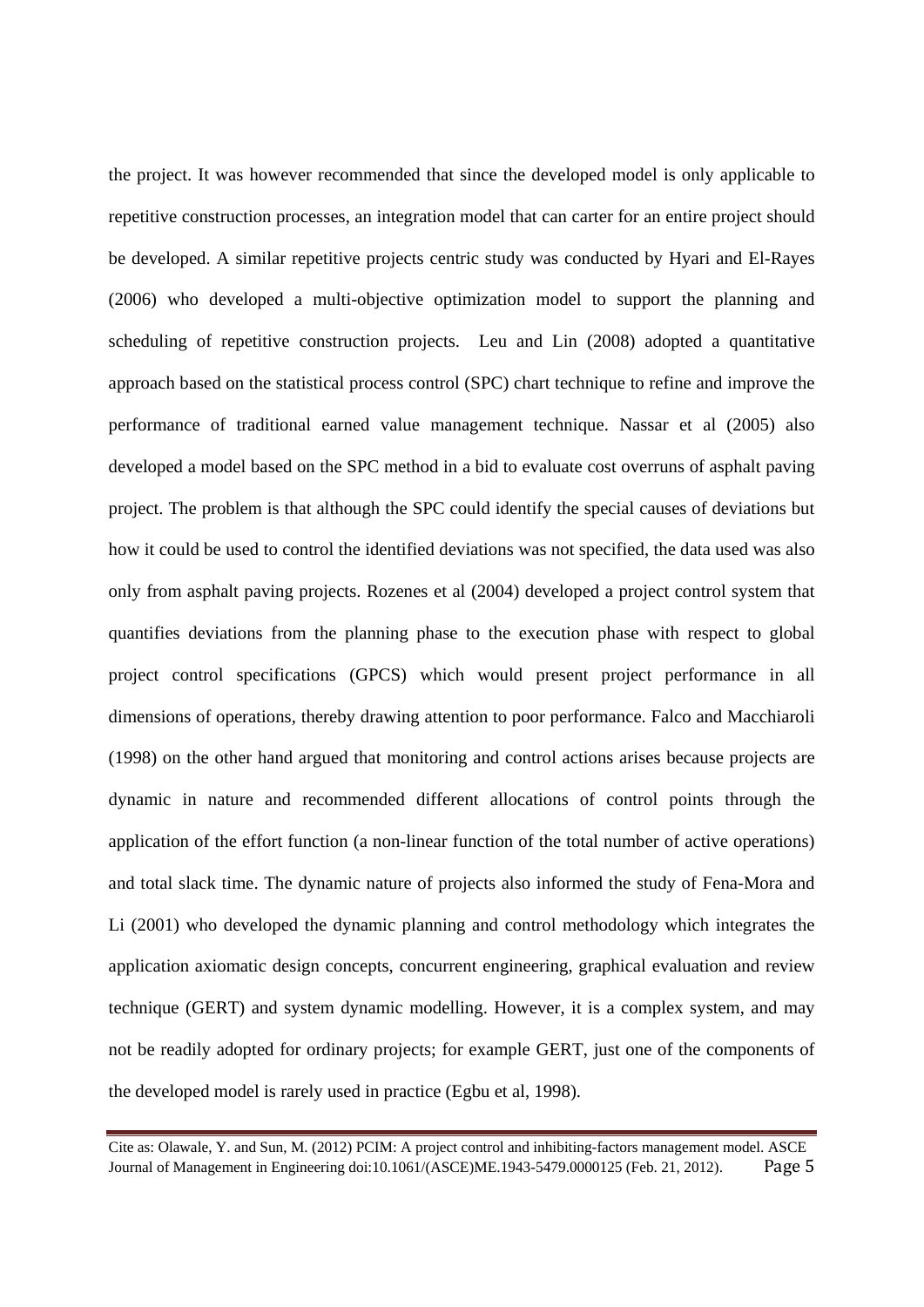Finally, another area of research, which is most relevant to this study, is process based project control models. The basis for many of these studies is the well-known Deming's Plan-Do-Check-Action (PDCA) wheel (Deming, 2000). Deming's PDCA wheel describes a management process, originally used for quality control purposes. Some researchers attempted to adopt it for construction project control while acknowledging the need for modifications. For example Platje and Wadman (1998) criticized the PDCA model as having the drawback of no time-dependent element and not fully describing the whole planning and control situation or its development in time. The PDCA cycle was subsequently modified to Plan, Implement, Do, Check, Act and Management (PIDCAM) but just adding two additional stages to the classical PDCA model is not enough to improve the control process if other measures are not put in place during the implementation of the model. Watson and Davis (2002) echoed Platje and Wadman (1998) criticism, noting the lack of progression of each cycle as a limitation of Deming's PDCA.

Literature review revealed some weaknesses of these existing project control studies and developed models. (1) Many existing systems are more geared towards planning rather than towards control. While the importance of planning cannot be under emphasized; but during project control process, planning is only the starting point. (2) The process based control models, such as PDCA and its variations, only describe WHAT not HOW. Hence although a number of studies describe what an ideal project control process should look like diagrammatically, mathematically or isolation of project management control success factor, there is not much work done on how they can be utilized in practice. (3) Many studies are not well grounded in project control practice. Most of the developed models have not involved practitioners in their

Cite as: Olawale, Y. and Sun, M. (2012) PCIM: A project control and inhibiting-factors management model. ASCE Journal of Management in Engineering doi:10.1061/(ASCE)ME.1943-5479.0000125 (Feb. 21, 2012). Page 6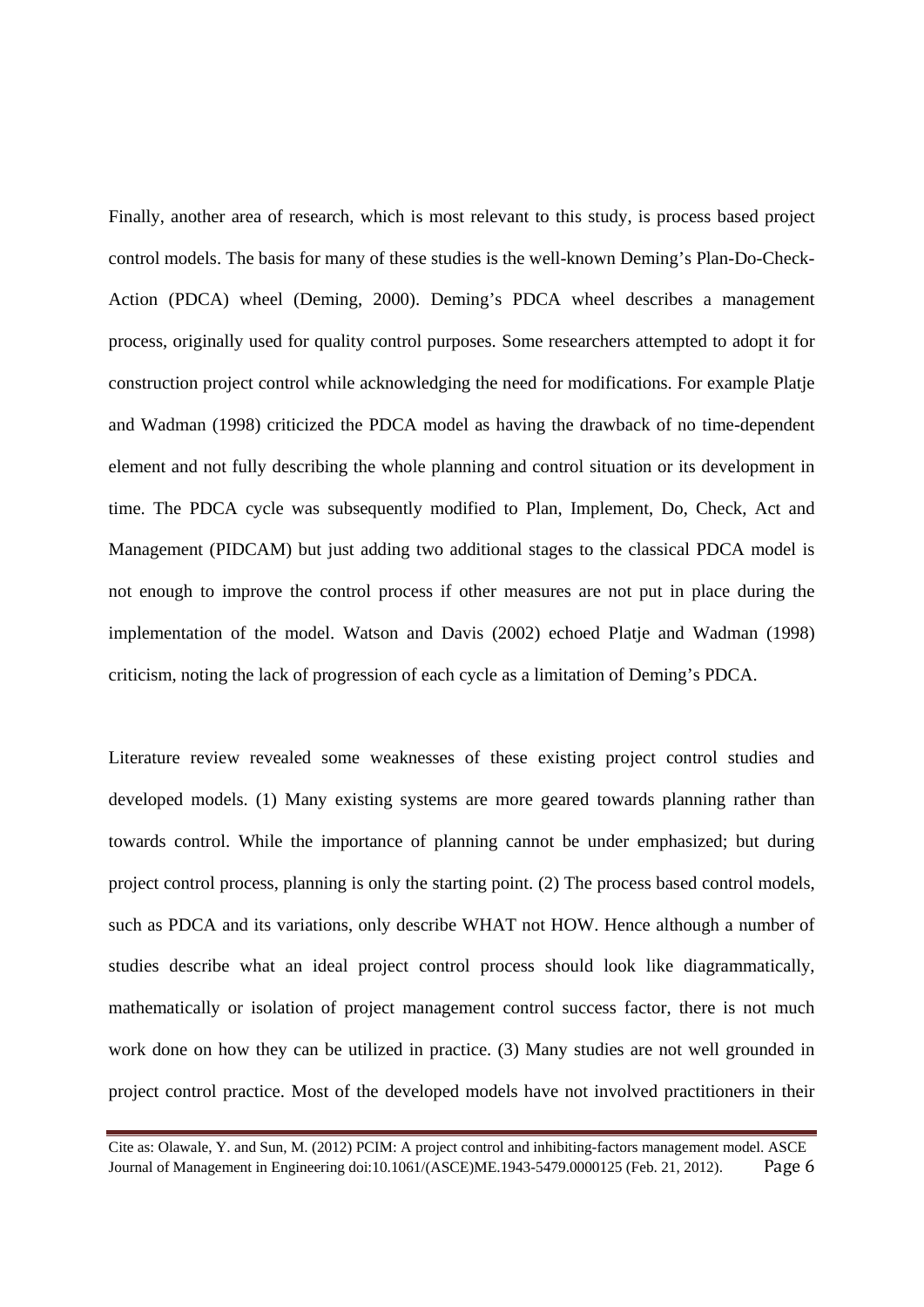development. Therefore, it is questionable how accurately they reflect the real problems being faced by project management practitioners during project control practice. These conclusions underlie the need for an improved cost and time control model and the rationale for this study. The development of a new Project Control and Inhibiting-factors Management (PCIM) model will focus on cost and time control and adopt a collaborative and contingent (situational) approach by involving practitioners in order to draw out their needs, requirements, bottlenecks and current issues in practice.

Unlike many previous studies that have mainly focused on identifying factors that causes project cost and time overrun but not the factors that makes it difficult to control these factors in practice (Hoffman et al, 2007; Shane et al, 2009), this study contributes to revealing the most important factors that inhibit effective control of the cost and time objectives of construction projects in the UK. Additionally, this study goes beyond the identification of project control problems; the developed PCIM model and good practice checklist are geared at mitigating identified project control problems in practice.

Although there have been attempts at developing project control models in the past, they have been rather fragmented in focus with varying objectives such as studying causation and effect, relationship of factors, comparison of techniques, development of computer tools, monitoring tools or isolation of selected practices that can aid project control. Most of these studies have not been directly targeted at practitioners or involved the practitioners in their development. The extensive involvement of practitioners during all three stages of this study is designed to ensure the validity of the findings and the relevance of the outputs. The approach adopted in the

Cite as: Olawale, Y. and Sun, M. (2012) PCIM: A project control and inhibiting-factors management model. ASCE Journal of Management in Engineering doi:10.1061/(ASCE)ME.1943-5479.0000125 (Feb. 21, 2012). Page 7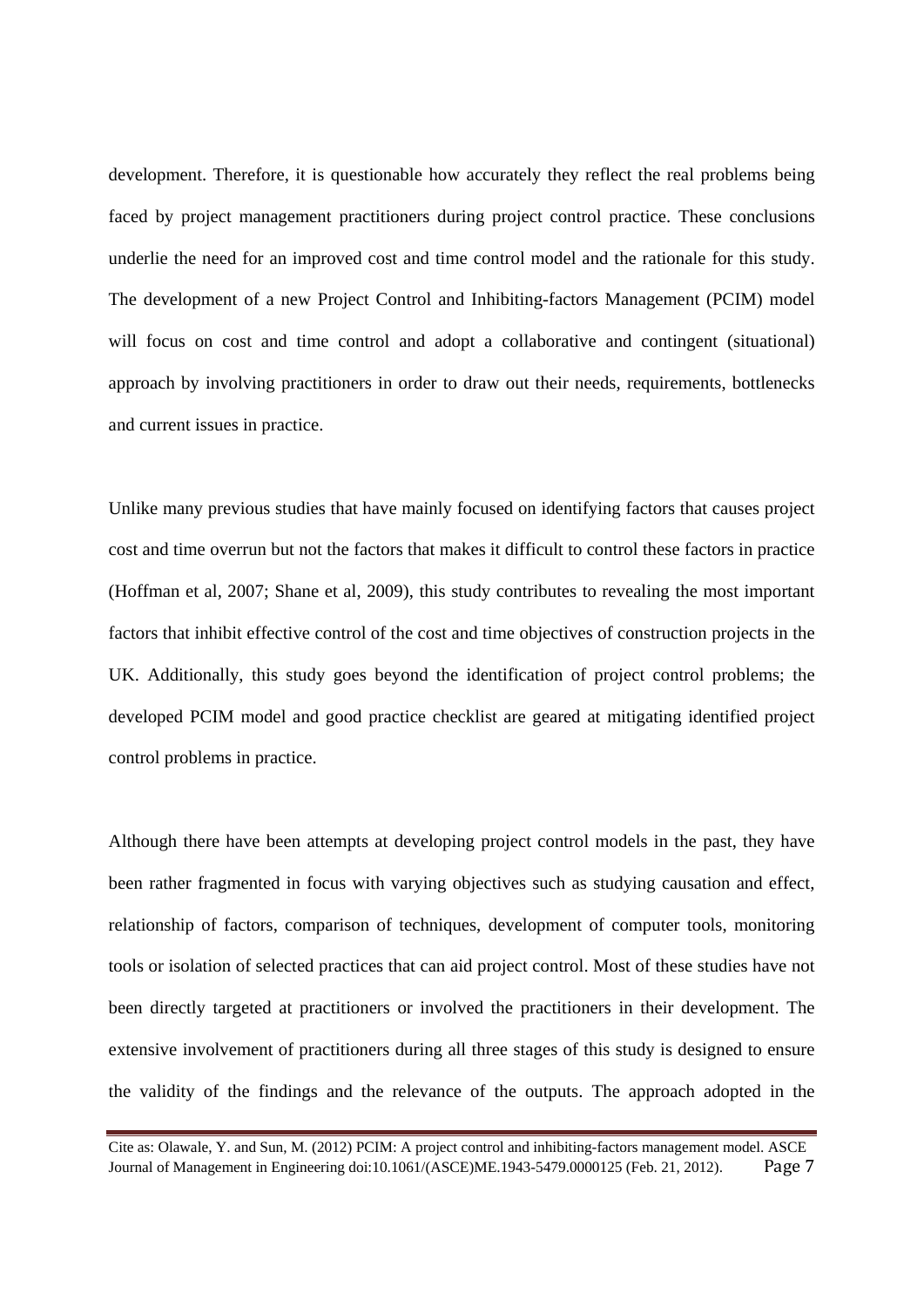development of the PCIM model can be referred to as a "practice grounded" research process underlined by the contingent philosophy of developing a theory/explanation to a phenomenon. Following this approach, the situational factors in practice are considered through the involvement of practitioners through the research process in order to draw out their needs, requirements, bottlenecks and current issues in practice so that the research output (the PCIM model) is up-to-date and applicable in practice.

## **Research Methods and Model Development Process**

Figure 1 illustrates the process of developing the PCIM model during this study. A three stage development approach was adopted, utilizing a combination of quantitative and qualitative methodology, and a range of specific research methods. The main aim of the first stage was to establish a list of top inhibiting factors of project control practice. This was achieved using the quantitative methodology through a questionnaire survey. The second stage, conducted using the qualitative methodology through semi-structured interviews, was to establish construction practitioners' experience in project control and relevant issues. On the basis of the first two stages a PCIM model was developed during the third stage. The model was evaluated and refined through a Delphi process. It is worth mentioning that these three stages are interwoven and dependent on each other. The detail of the main activities performed in each stage of the research is highlighted in the following sections.

Cite as: Olawale, Y. and Sun, M. (2012) PCIM: A project control and inhibiting-factors management model. ASCE Journal of Management in Engineering doi:10.1061/(ASCE)ME.1943-5479.0000125 (Feb. 21, 2012). Page 8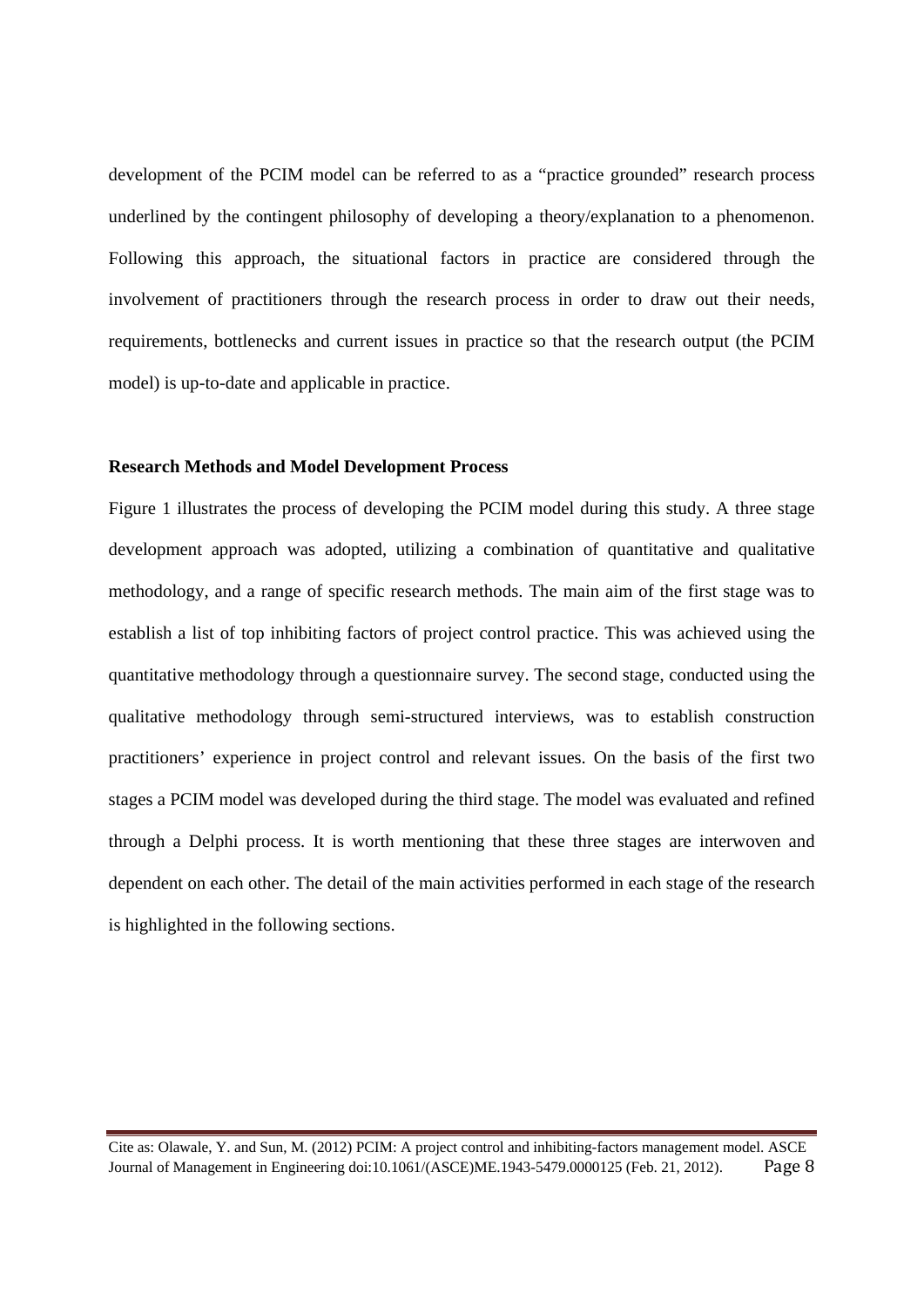

Figure 1: The PCIM Model development process

Cite as: Olawale, Y. and Sun, M. (2012) PCIM: A project control and inhibiting-factors management model. ASCE Journal of Management in Engineering doi:10.1061/(ASCE)ME.1943-5479.0000125 (Feb. 21, 2012). Page 9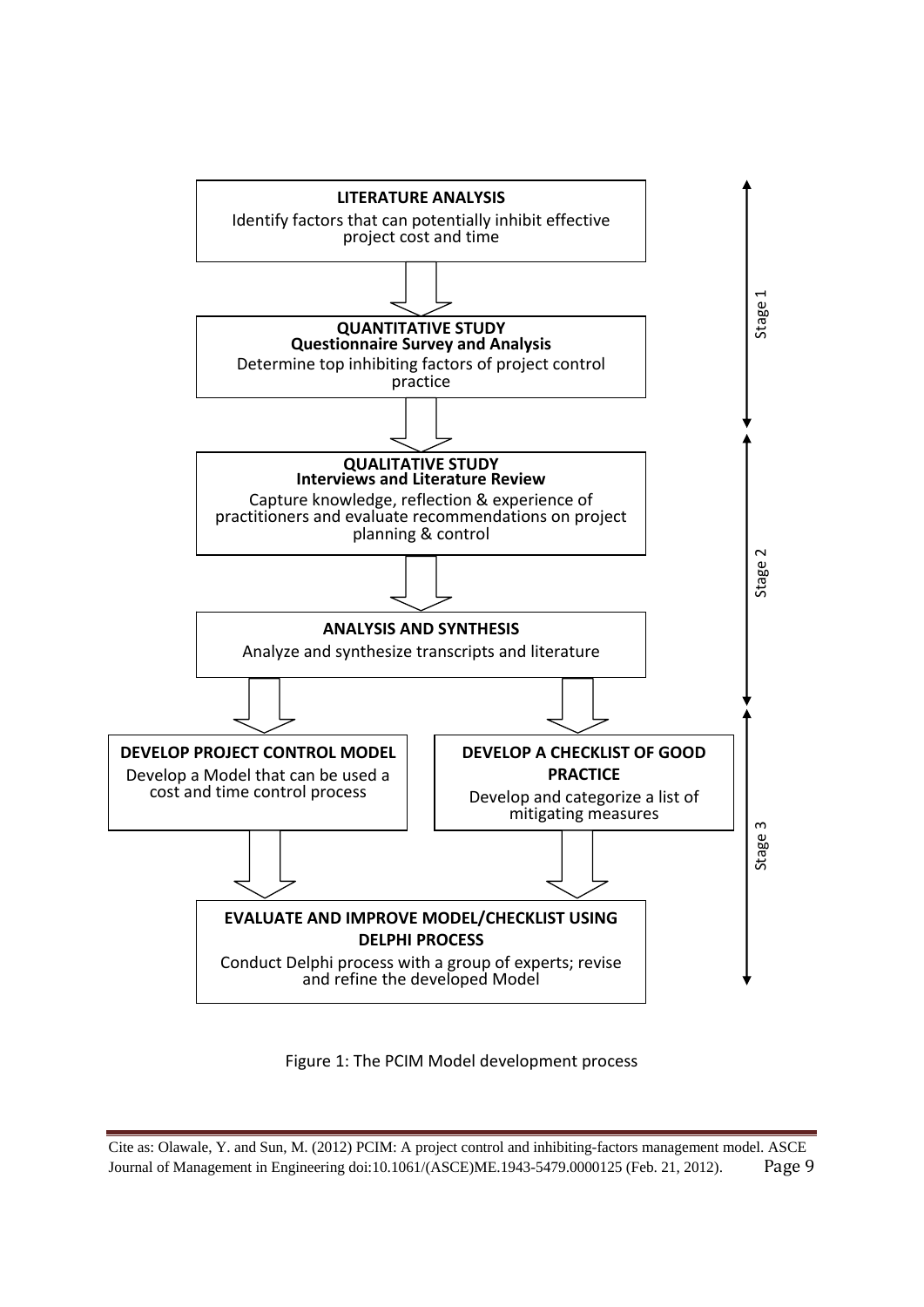### *Questionnaire survey*

The aim of the survey is to provide information on the current common practice of time and cost control in the UK construction industry and to establish the the leading factors that hamper practitioners from effectively controlling the cost and time objectives of their project in practice. A thorough review of existing studies was conducted before a questionnaire was developed, which is made up of 22 multiple choice questions. The questionnaire was divided into three sections. The first section sought to obtain information on the general particulars of the respondents and their organisation. The second section was about time overrun, with questions like; "*Are your construction activities and projects completed at the planned/scheduled date or do they encounter time overrun?", "How do you determine the durations of your construction activities and your projects?", "Do you use any of the following technique(s) for planning/scheduling and time monitoring/control of tasks of your construction projects?".* The third section contained similar questions but specific to cost control practices. One of the questions of particular imporatance to the development of the PCIM model relates to the determination of the leading project control inhibiting factors from the 20 pre-identified facors. These factors were presented to respondents who were asked to rank them as either 'extremely important', 'important', 'unimportant' or 'extremely unimportant' using the question; "*Please rate the level of importance for each of the following factors in affecting your ability to effectively control the time of your construction projects*." A similar question was also asked separately about cost control. Respondents were also asked to include and rate other factors they considered necessary for inclusion to the list. Only few additions were made to the list, and in most cases these additions were the same or related to one or more of the 20 factors originally presented to the respondents.

Cite as: Olawale, Y. and Sun, M. (2012) PCIM: A project control and inhibiting-factors management model. ASCE Journal of Management in Engineering doi:10.1061/(ASCE)ME.1943-5479.0000125 (Feb. 21, 2012). Page 10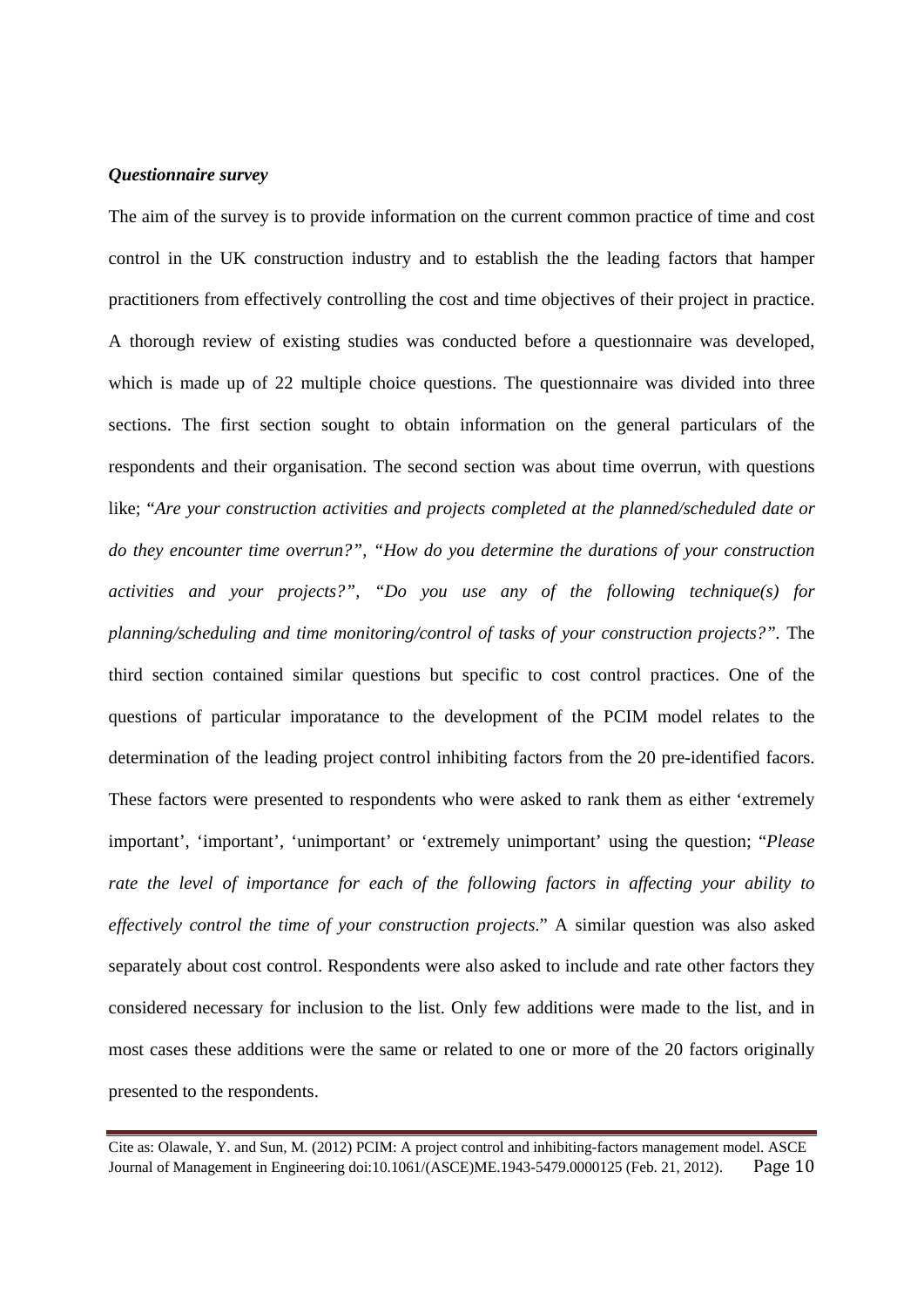250 questionnaires were administered to the top 150 construction contracting companies in the UK by annual turnover and the leading 100 consultancies by the number of professional staff employed/company fee earnings. This list was obtained from the 2006 annual league table published by the Building magazine. 110 questionnaires (44% overall response rate with 45% response rate by contractors and 42% response rate by consultants). 71% of responding contractors were directors/senior managers and 73% of responding consultants held similar positions. Respondents had significant years of experience in the construction industry, 64% of responding contractors had more than 25 years experience and 69% of responding consultants also had more than 25 years of experience.

The data from the questionnaire was analysed by quantitative means. Relative importance index was used in the analysis to establish the ranking of the factors that affect the ability to control cost and time. A numerical value was assigned to the ratings as follows: 'extremely important' – 4, 'important' – 3, 'unimportant' – 2, 'extremely unimportant' – 1. This four-point scale was converted to a Relative Importance Index (RII) for each individual factor. This was calculated using the following formula, as adopted by Chan and Kumaraswamy (1997), Assaf et al (1995) and Iyer and Jha (2005):

$$
RII = \sum w \div (H \times N)
$$
 (1)

Where w is the total weight given to each factor by the respondents, which ranges from 1 to 4 and is calculated by an addition of the various weightings given to a factor by the entire

Cite as: Olawale, Y. and Sun, M. (2012) PCIM: A project control and inhibiting-factors management model. ASCE Journal of Management in Engineering doi:10.1061/(ASCE)ME.1943-5479.0000125 (Feb. 21, 2012). Page 11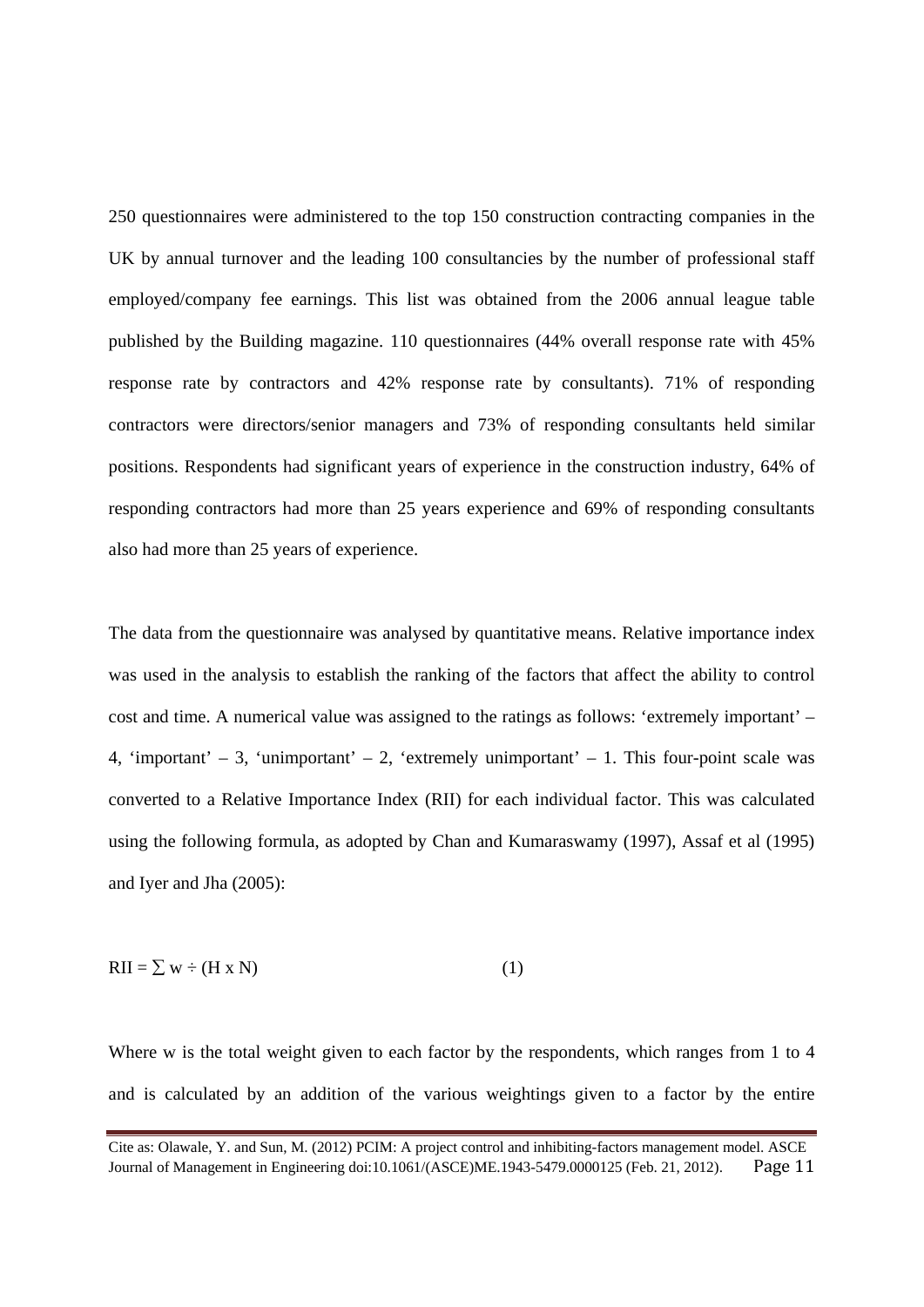respondent, H is the highest ranking available (i.e. 4 in this case) and N is the total number of respondents that have answered the question. Results of the analysis of questionnaire survey have been presented elaborately in a separate paper (Yakubu and Sun, 2009). Tables 1 and 2 present a summary of the top 20 inhibiting factors for time and cost control respectively. The inferences from the analysis were carried to the next stage of the research for further investigation.

|                                                           |                | All responses |  |  |
|-----------------------------------------------------------|----------------|---------------|--|--|
| Time control inhibiting factors                           | Rank           | RII           |  |  |
| Design changes                                            | 1              | 0.94          |  |  |
| Inaccurate evaluation of projects time/duration           | $\overline{2}$ | 0.86          |  |  |
| Complexity of works                                       | 3              | 0.86          |  |  |
| Risk and uncertainty associated with projects             | $\overline{4}$ | 0.85          |  |  |
| Non performance of subcontractors and nominated suppliers | 5              | 0.85          |  |  |
| Lack of proper training and experience of PM              | 6              | 0.78          |  |  |
| Discrepancies in contract documentation                   | 7              | 0.77          |  |  |
| Low skilled manpower                                      | 8              | 0.74          |  |  |
| Conflict between project parties                          | 9              | 0.74          |  |  |
| Unpredictable weather conditions                          | 10             | 0.74          |  |  |
| Financing and payment for completed works                 | 11             | 0.73          |  |  |
| Contract and specification interpretation disagreement    | 12             | 0.71          |  |  |
| Dependency on imported materials                          | 13             | 0.66          |  |  |
| Lack of appropriate software                              | 14             | 0.61          |  |  |
| Inflation of prices                                       | 15             | 0.58          |  |  |
| Weak regulation and control                               | 16             | 0.55          |  |  |
| Project fraud and corruption                              | 17             | 0.5           |  |  |
| Unstable government policies                              | 18             | 0.47          |  |  |
| Unstable interest rate                                    | 19             | 0.46          |  |  |
| Fluctuation of currency/exchange rate                     | 20             | 0.45          |  |  |

Table 1 Ranking of factors inhibiting effective project time control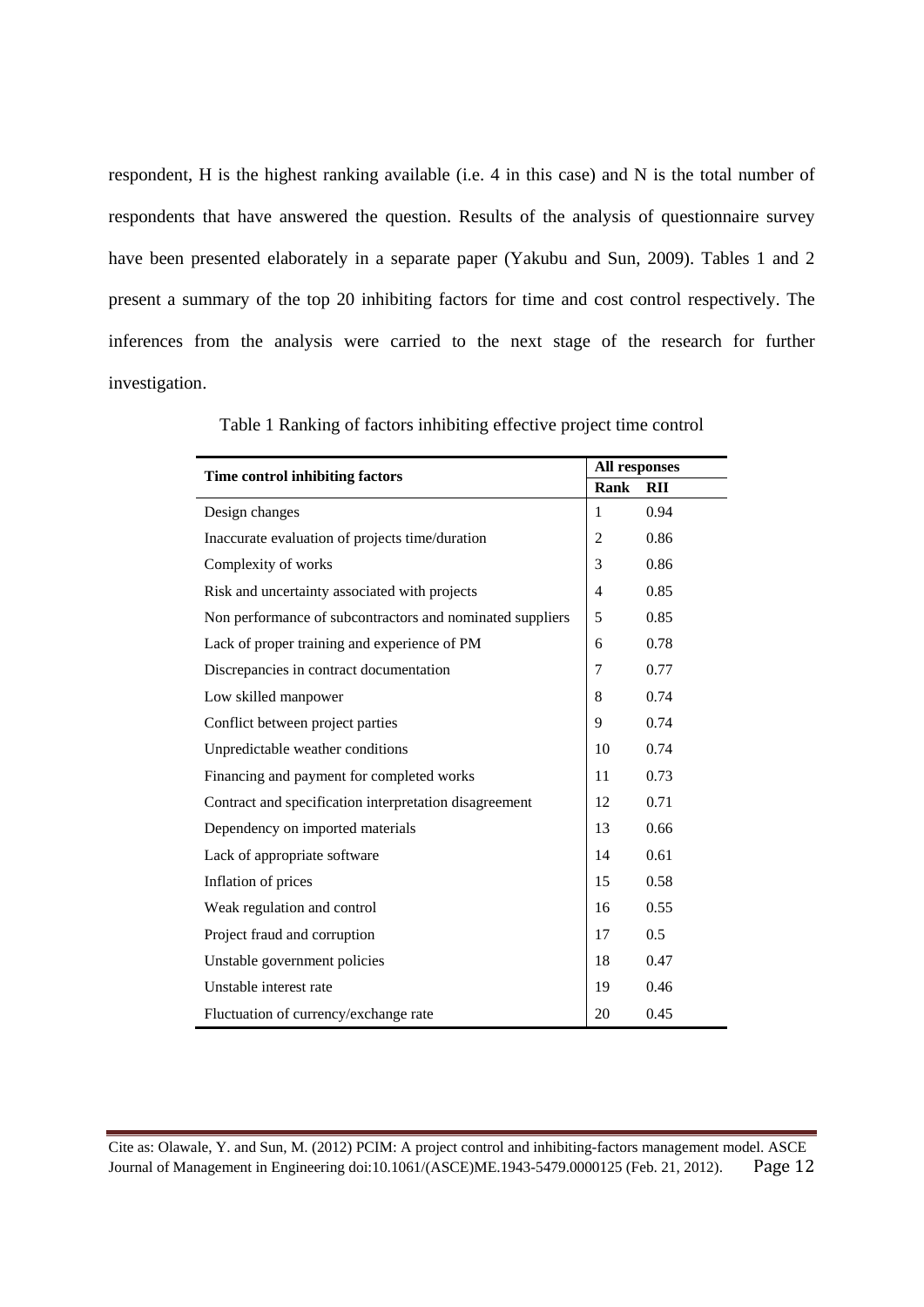|                                                           |                | All responses |  |  |
|-----------------------------------------------------------|----------------|---------------|--|--|
| <b>Cost control inhibiting factors</b>                    | Rank           | RII           |  |  |
| Design changes                                            | 1              | 0.94          |  |  |
| Risk and uncertainty associated with projects             | $\overline{c}$ | 0.89          |  |  |
| Inaccurate evaluation of projects time/duration           | 3              | 0.86          |  |  |
| Non performance of subcontractors and nominated suppliers | 4              | 0.82          |  |  |
| Complexity of works                                       | 5              | 0.81          |  |  |
| Conflict between project parties                          | 6              | 0.81          |  |  |
| Discrepancies in contract documentation                   | $\tau$         | 0.80          |  |  |
| Contract and specification interpretation disagreement    | 8              | 0.80          |  |  |
| Inflation of prices                                       | 9              | 0.79          |  |  |
| Financing and payment for completed works                 | 10             | 0.78          |  |  |
| Lack of proper training and experience on PM              | 11             | 0.77          |  |  |
| Low skilled manpower                                      | 12             | 0.69          |  |  |
| Unpredictable weather conditions                          | 13             | 0.68          |  |  |
| Dependency on imported materials                          | 14             | 0.65          |  |  |
| Lack of appropriate software                              | 15             | 0.62          |  |  |
| Unstable interest rate                                    | 16             | 0.59          |  |  |
| Fluctuation of currency/exchange rate                     | 17             | 0.58          |  |  |
| Weak regulation and control                               | 18             | 0.58          |  |  |
| Project fraud and corruption                              | 19             | 0.55          |  |  |
| Unstable government policies                              | 20             | 0.48          |  |  |

Table 2 Ranking of factors inhibiting effective project cost control

# *Interviews*

The second stage of the PCIM development process involved the use of semi-structured interviews. The aim was to explore the topical issues revealed by the questionnaire survey and to further unveil the experiences of practitioners in relation to project control in greater depth. The same population used for the survey stage of the research was used. A total of 15 companies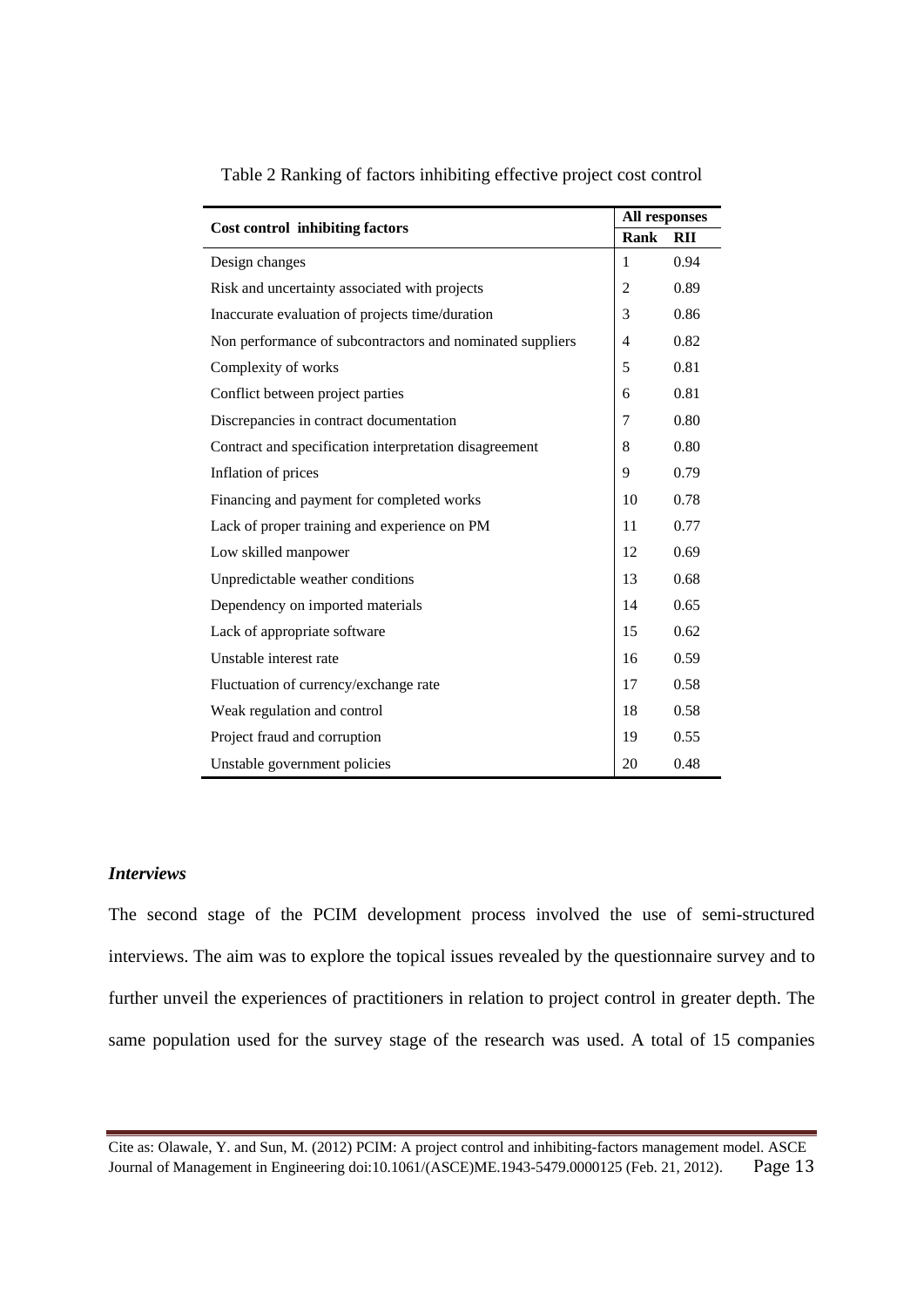offered relevant practitioners for interviews ranging from construction directors, project directors, commercial directors, to senior project managers.

The responded companies were a mix of contractors and consultants with varying but quite often similar kind of projects. The total professional experience of the 15 interviewees is 402 years (average experience of 26.8 years). Majority of the interviewees are senior employees of their companies and many of these companies are large organizations with national and international coverage. Table 3 provides more information on each of the interviewees. The use of semistructured interviews provided a rich source of information on the experiences of practitioners in relation to project control in practice such as how the prevailing cost and time control techniques are currently being used in practice; the main problems/bottlenecks encountered during the usage; the broad processes and practices underpinning their usage; and the qualities they would like to see in any developed project control model.

These interviews are recorded and transcribed. Extensive qualitative analysis of the transcripts was carried out and inferences made. This led to the development of an initial project cost and time control model and an extensive checklist of good practice. The good practices were not directly cherry picked from the interviewees' responses; instead they were developed through an iterative process involving analysis of the interview transcripts and through varying quotes from the interviews where some emerging problems or needs of the interviewees were revealed. These problems were critically evaluated taking into consideration of previous literature review in the subject area, the result of the questionnaire survey etc.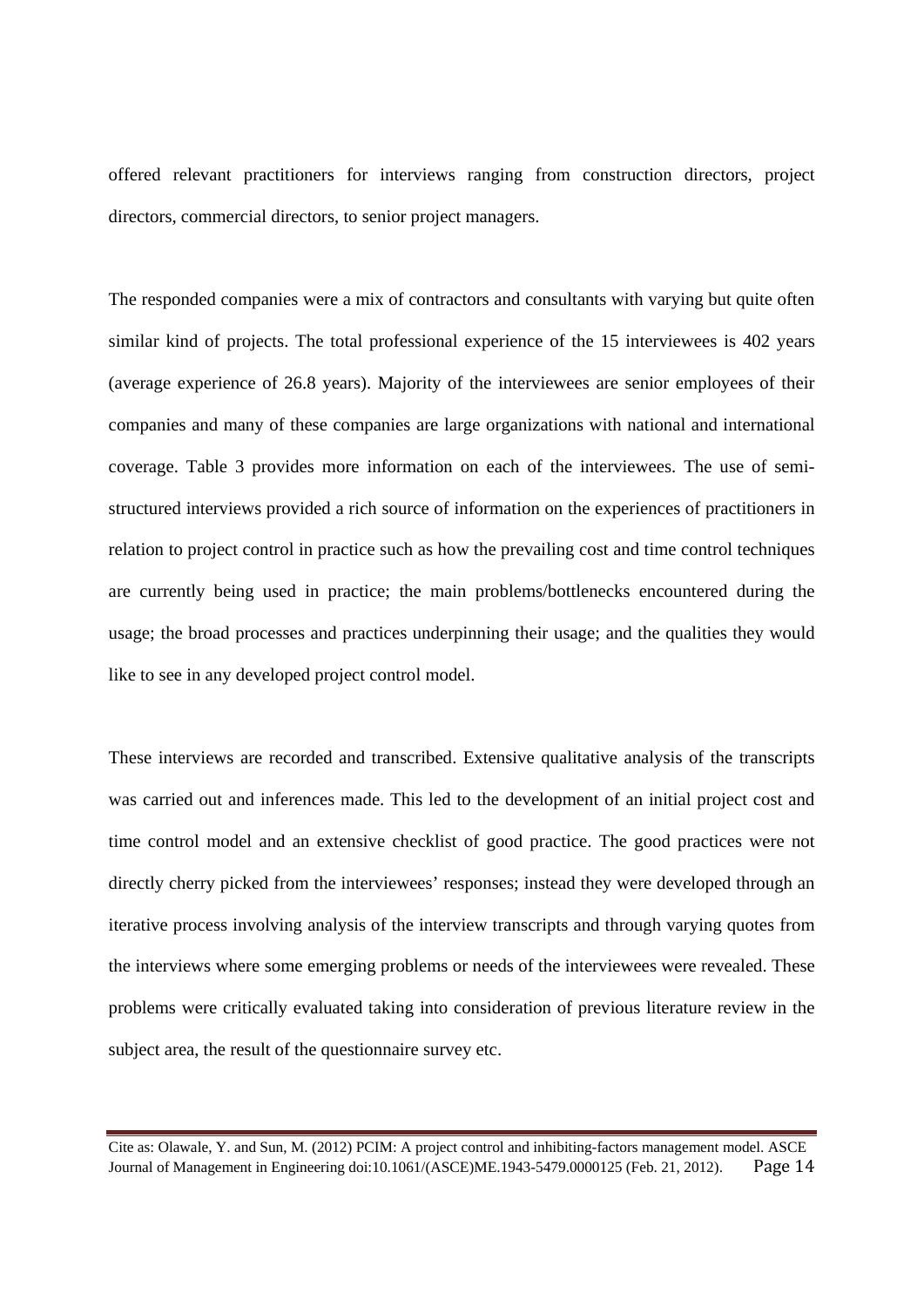| No.              | <b>Roles</b>       | Years* | Company<br><b>Project types</b> |                                               | Interview        |
|------------------|--------------------|--------|---------------------------------|-----------------------------------------------|------------------|
|                  |                    |        | type                            |                                               | duration         |
| $\mathbf{1}$     | Senior general     | 30     | Main                            | Construction, civil engineering, nuclear etc. | $50$ min         |
|                  | project manager    |        | contractor                      |                                               |                  |
| $\sqrt{2}$       | Commercial         | 25     | Main                            | Building construction, telecommunication,     | $40 \text{ min}$ |
|                  | director           |        | contractor                      | infrastructure, civil engineering             |                  |
| 3                | Director           | 25     | Contractor                      | Building and engineering services             | 30 min           |
| 4                | Associate director | 28     | Consultant                      | Construction                                  | 30 min           |
| 5                | Senior contracts   | 24     | Main                            | Social housing/regeneration                   | 40 min           |
|                  | manager            |        | contractor                      |                                               |                  |
| 6                | Planning director  | 28     | Main                            | Building, Transport infrastructure, Civil     | 50 min           |
|                  |                    |        | contractor                      | engineering                                   |                  |
| $\boldsymbol{7}$ | Director           | 45     | Consultant                      | Construction                                  | $35 \text{ min}$ |
| $8\,$            | Head of planning   | 20     | Main                            | Building construction                         | $15 \text{ min}$ |
|                  |                    |        | contractor                      |                                               |                  |
| $\overline{9}$   | Regional manager   | 34     | Main                            | Building, construction and civil engineering  | 20 min           |
|                  |                    |        | contractor                      |                                               |                  |
| 10               | Director           | 25     | Main                            | Building construction                         | $30 \text{ min}$ |
|                  |                    |        | contractor                      |                                               |                  |
| 11               | Senior programme   | 11     | Consortium                      | Infrastructure, construction                  | $45$ min         |
|                  | manager            |        |                                 |                                               |                  |
| 12               | Director           | 40     | Main                            | Building construction and civil engineering   | $35 \text{ min}$ |
|                  |                    |        | contractor                      |                                               |                  |
| 13               | Head of project    | 20     | Main                            | Building and construction                     | $30 \text{ min}$ |
|                  | planning           |        | contractor                      |                                               |                  |
| 14               | Director           | 22     | Consultants                     | Construction, infrastructure and              | $30 \text{ min}$ |
|                  |                    |        | and                             | engineering                                   |                  |
|                  |                    |        | contractor                      |                                               |                  |
| 15               | Director           | 25     | Main                            | Construction                                  | $30 \text{ min}$ |
|                  |                    |        | contractor                      |                                               |                  |

Table 3 Information of interviewees

\* Number of years of experience in the construction industry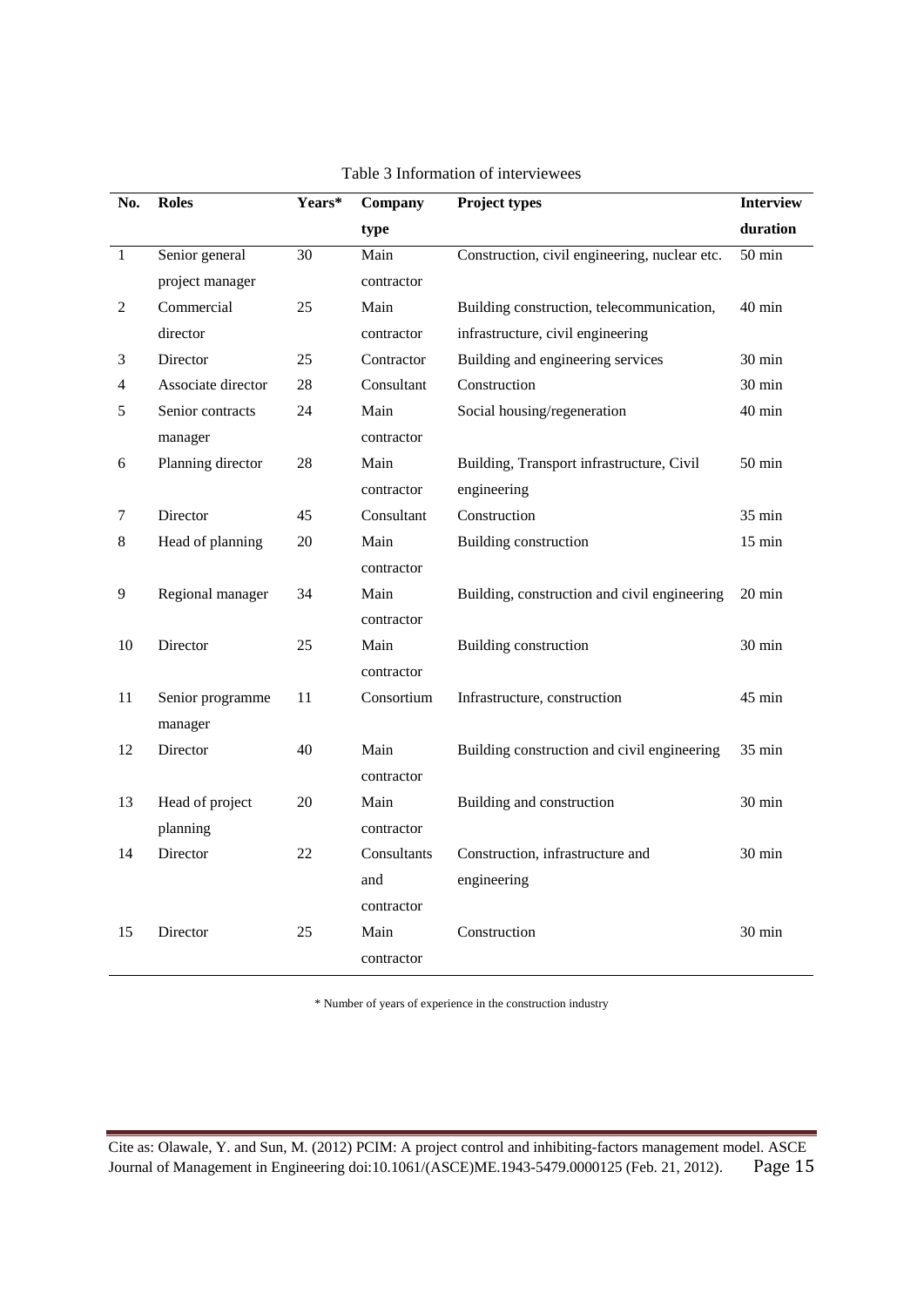## *Model development and Delphi method*

The model development process commenced with a detailed analysis of the individual processes of cost and time control revealed during the survey and interview stages of the research and modeling them to produce an initial descriptive model. The preliminary model was refined by the researchers based on synthesis of the findings and analysis of the questionnaire survey and interviews, as well as further literature analysis. The improved model was then presented to practitioners for evaluation using the Delphi technique. This process is detailed in the Evaluation section later in this paper. The final Project Control and Inhibiting-factors Management (PCIM) Model is presented in Figure 2. The rest of the paper provides detailed description of the model.



Figure 2: A Project Control and Inhibiting-Factors Management (PCIM) Model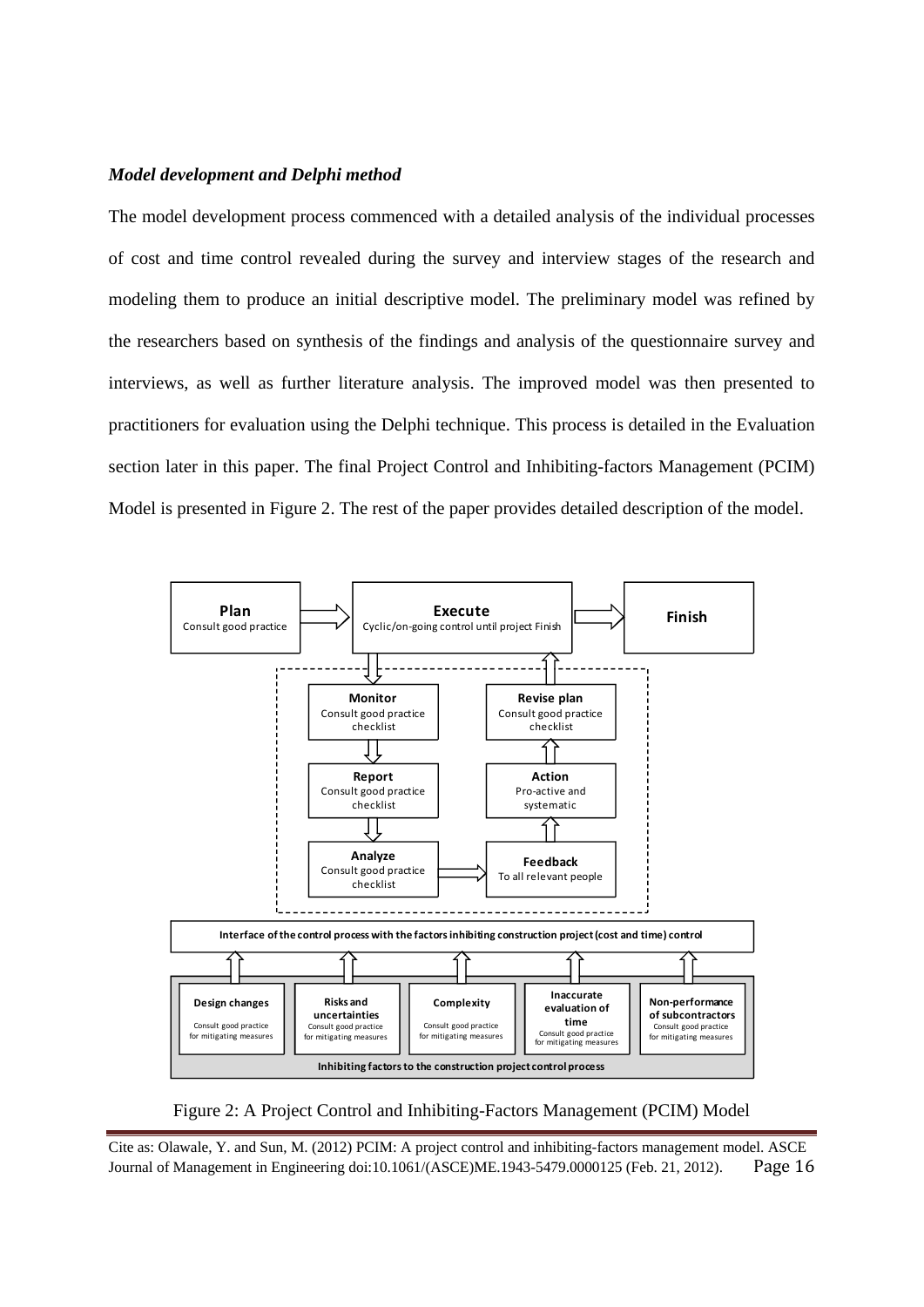#### **Project Control and Inhibiting-factors Management (PCIM) Model**

The PCIM model is made up of three main sections: the top section is the main phases that a project goes through (Planning, Execute and Finish); the middle section is the main project control steps (Monitor, Report, Analyze, Feedback, Action, and Revise Plan); while the bottom section reflects the fact that project control is not a closed system and is often inhibited by some factors. The leading project control inhibiting-factors in this model are design changes, risks and uncertainties, complexity, inaccurate evaluation of time and non-performance of subcontractors. This model includes a set of good practice checklist, which provides advice on mitigating each of these inhibiting factors. The processes of the PCIM model are described in the following sections.

## *Plan*

Planning refers to the determination of objectives, identifying activities to be performed, resources and methods to be used to perform the task (Floyd 2004). The PCIM model suggests that project control should start at the Planning stage of a project. One of the revelations of this study is that quite often project management practitioners do not plan how a project will be controlled at the outset of the project. During the Planning stage of the project a lot of effort is often spent on planning how the project will be executed. For example it was revealed that various types of schedule of works are deplored to sequence the activities to be performed. Detailed cost estimates and cost plans are also produced. However, these Plans are often developed without giving prior thought to how they will be used for project cost and time control. Fewings (2005) alluded to this by pointing out that the control system is critical to the health of the project and its choice should influence the planning process rather than the other

Cite as: Olawale, Y. and Sun, M. (2012) PCIM: A project control and inhibiting-factors management model. ASCE Journal of Management in Engineering doi:10.1061/(ASCE)ME.1943-5479.0000125 (Feb. 21, 2012). Page 17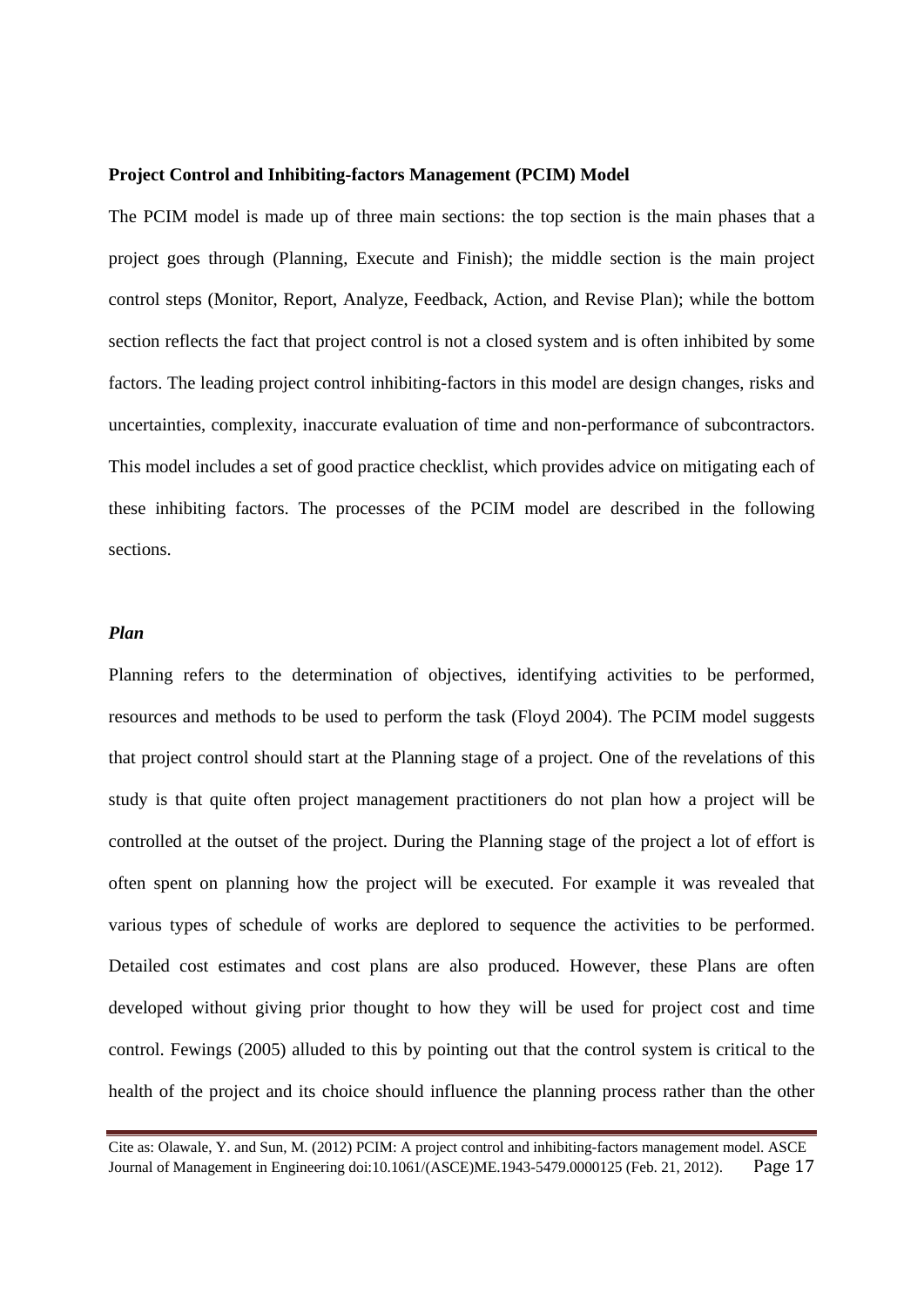way round. The PCIM model identifies this problem and proposes that during the planning stage of a construction project, in addition to the production of the schedule of works and cost estimates, consideration should be given to how the project will be controlled during the Execution stage. Therefore a very important part of the model is the preparation of a document that details how the project will be controlled during the planning phase of the project. This document has been referred to as the project control implementation document (PCID). It will set out the following:

- Project control tools and techniques to be used during the project
- The frequency of monitoring and reporting
- The destination of the reports
- The templates of the reports
- Duties of the project team as it relates to controlling the project
- Other information deemed necessary for effective control

The PCID will be prepared by the project manager in consultation with the rest of the project team and it will be circulated to the whole project team including the site management team. The PCID for each project should be reviewed regularly by the project manager to ensure that the project is being controlled as planned.

## *Execute*

The model moves from Planning to the Execution phase of the project. The Execution phase of a project is where the plan is put into practice in order to bring the concept into reality. It is during this stage where control of cost and time is mostly needed because it is the most risky phase of

Cite as: Olawale, Y. and Sun, M. (2012) PCIM: A project control and inhibiting-factors management model. ASCE Journal of Management in Engineering doi:10.1061/(ASCE)ME.1943-5479.0000125 (Feb. 21, 2012). Page 18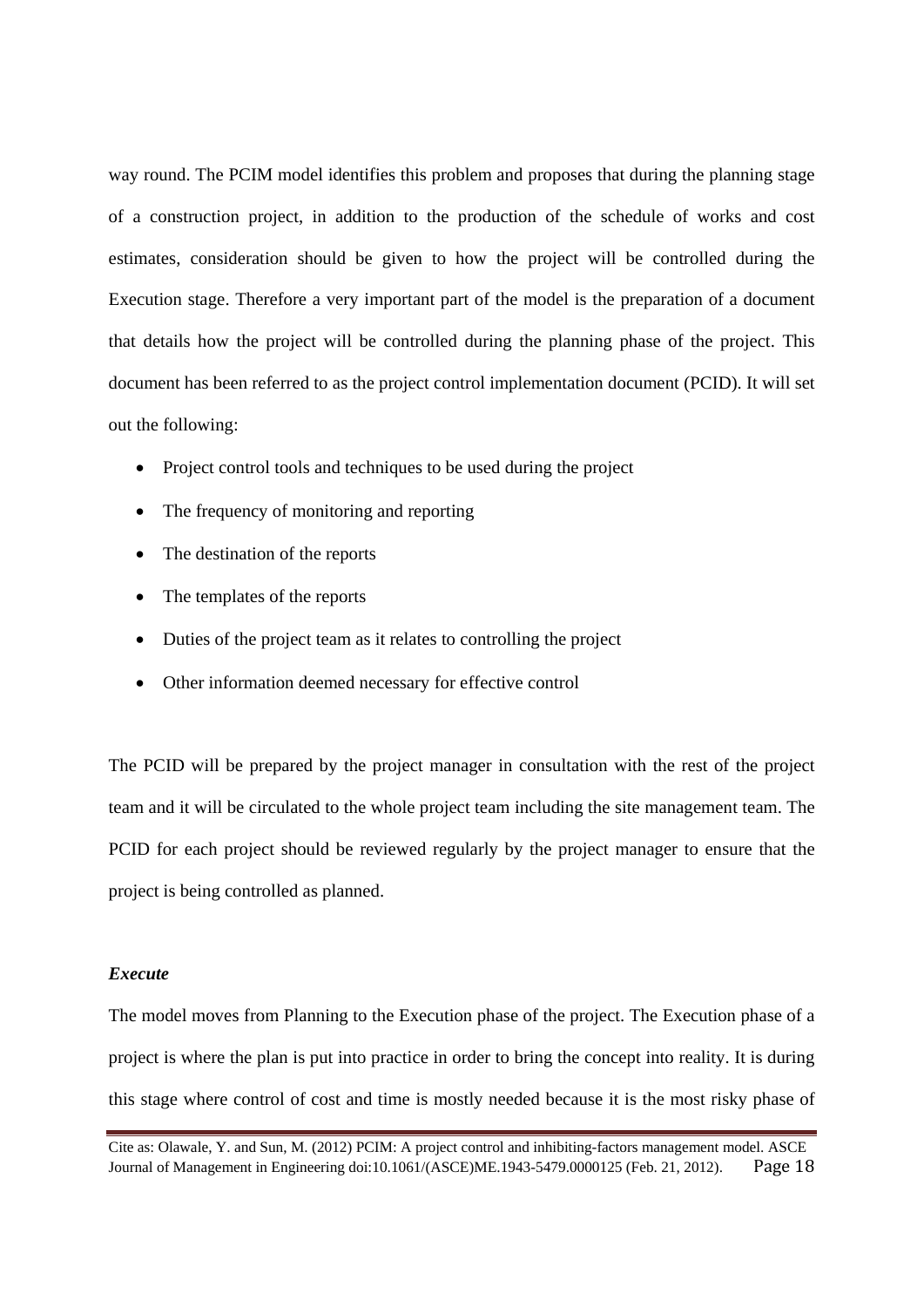the project where things can often go wrong and where the plan made at the outset is put to test. Project control during this phase consists of a cyclic and iterative process of the following activities.

### *Monitor*

After the project has been Planned and the plan put into Execution, this original plan needs to be Monitored during the Execution stage. According to Otieno (2000), monitoring is the process that provides information and ensures the use of such information by management to assess project effects both intentionally and unintentionally and their impact. It aims to determine whether or not the intended objectives have been met. The Monitoring step of the PCIM model, first of all, suggests that Monitoring should be a distinct step in the control cycle as opposed to the prevalent practice where monitoring is barely embarked upon by the site management team; and control seems to move straight from Planning to Reporting by site based quantity surveyors. While having site-based quantity surveyors is not being discounted and can provide good reports, it will be better if Monitoring is incorporated into the practices or duties of the site management team.

## *Report*

The next step of the model is Reporting. Reporting provides a straightforward statement of the work accomplished, predicts future accomplishment in terms of the project cost and schedule, and measures actual accomplishments against goals set forth in the plan. It also reviews current and potential problems and indicates management action underway to overcome the effects of the problems (Barrie and Paulson 1984). It was shown in practice that while cost control

Cite as: Olawale, Y. and Sun, M. (2012) PCIM: A project control and inhibiting-factors management model. ASCE Journal of Management in Engineering doi:10.1061/(ASCE)ME.1943-5479.0000125 (Feb. 21, 2012). Page 19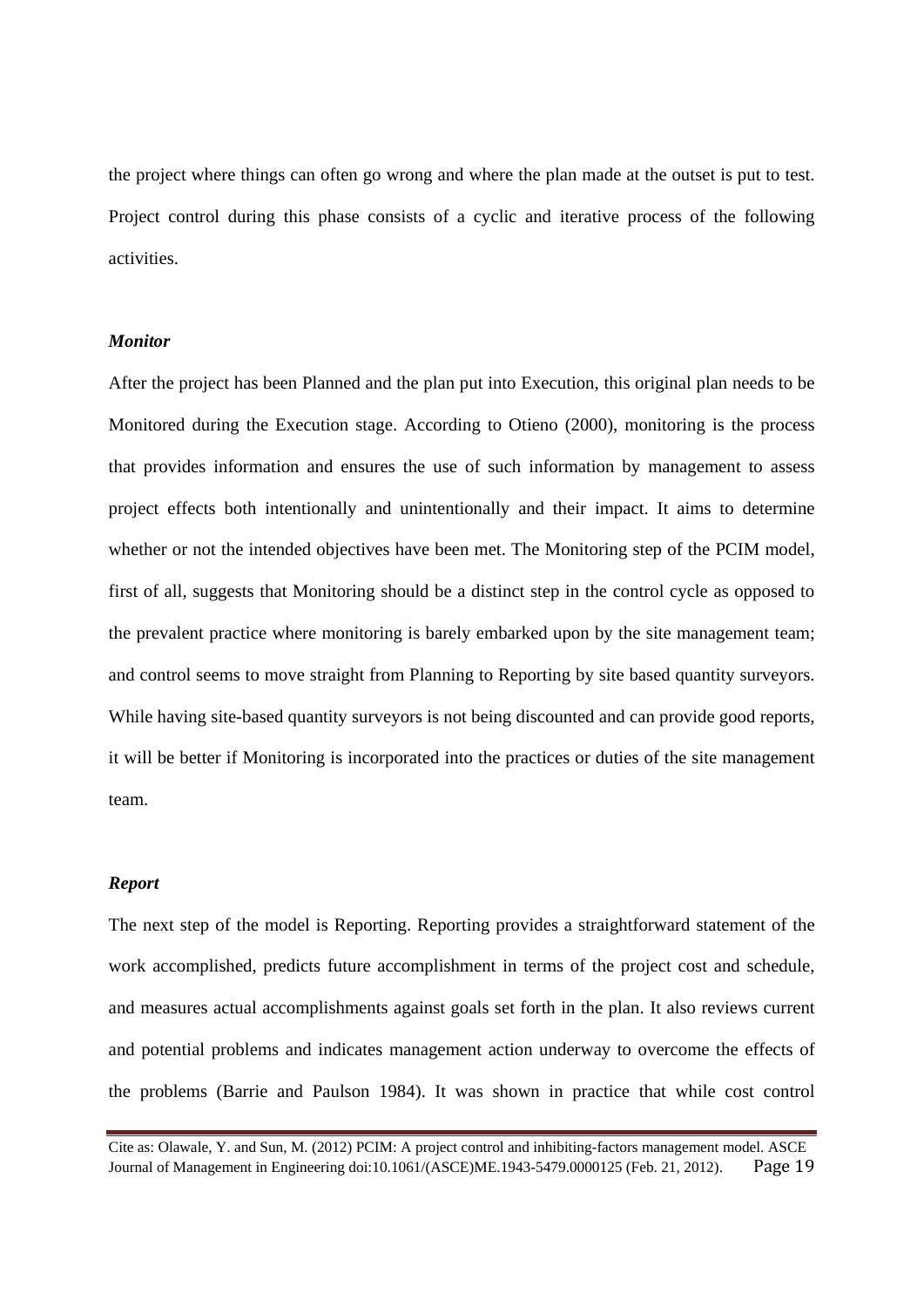reporting seems robust as it is often done by site based quantity surveyor, the Reporting on time control is at best loose. For example one of the interviewees (a director from a construction consultancy) commented about their reporting regime as follows:

 *"...we get a very simple Gantt chart from the contractor and one can very quickly do a progress line against it….it's just a narrative attached to the cost report saying this is how we are getting on, on site…"* This seems to confirm the findings of Xiao and Proverbs (2002) who found that Japanese contractors performed better than UK and US contractors in terms of shorter construction times and noted that one of the reasons for this may be attributed to the extensive use of networks for schedule control in Japan, unlike UK and US practice where the use of simple Gantt charts was found to be more prevalent.

The PCIM model advocates a more structured approach through a number of measures such as the incorporation of a reporting system embedded in the PCID right at the project outset. This specifies the reporting templates, reporting cycle, destination of reports; and ensures that reporting is not solely achieved through progress meetings but is systematic and regular. Simple software packages should also be used to aid reporting and to allow reports to be sent to the departments responsible for collating and analyzing these reports. The PCIM model also proposes that time and cost reporting should not be done separately but together. This can be achieved through the use of reporting templates that contain both cost and time information in order to aid the integration of cost and time control. This will combat the prevailing practice where management of time is left to the planning department and management of the cost estimate/cost plan is left to the quantity surveying department and the 'two never meet'.

Cite as: Olawale, Y. and Sun, M. (2012) PCIM: A project control and inhibiting-factors management model. ASCE Journal of Management in Engineering doi:10.1061/(ASCE)ME.1943-5479.0000125 (Feb. 21, 2012). Page 20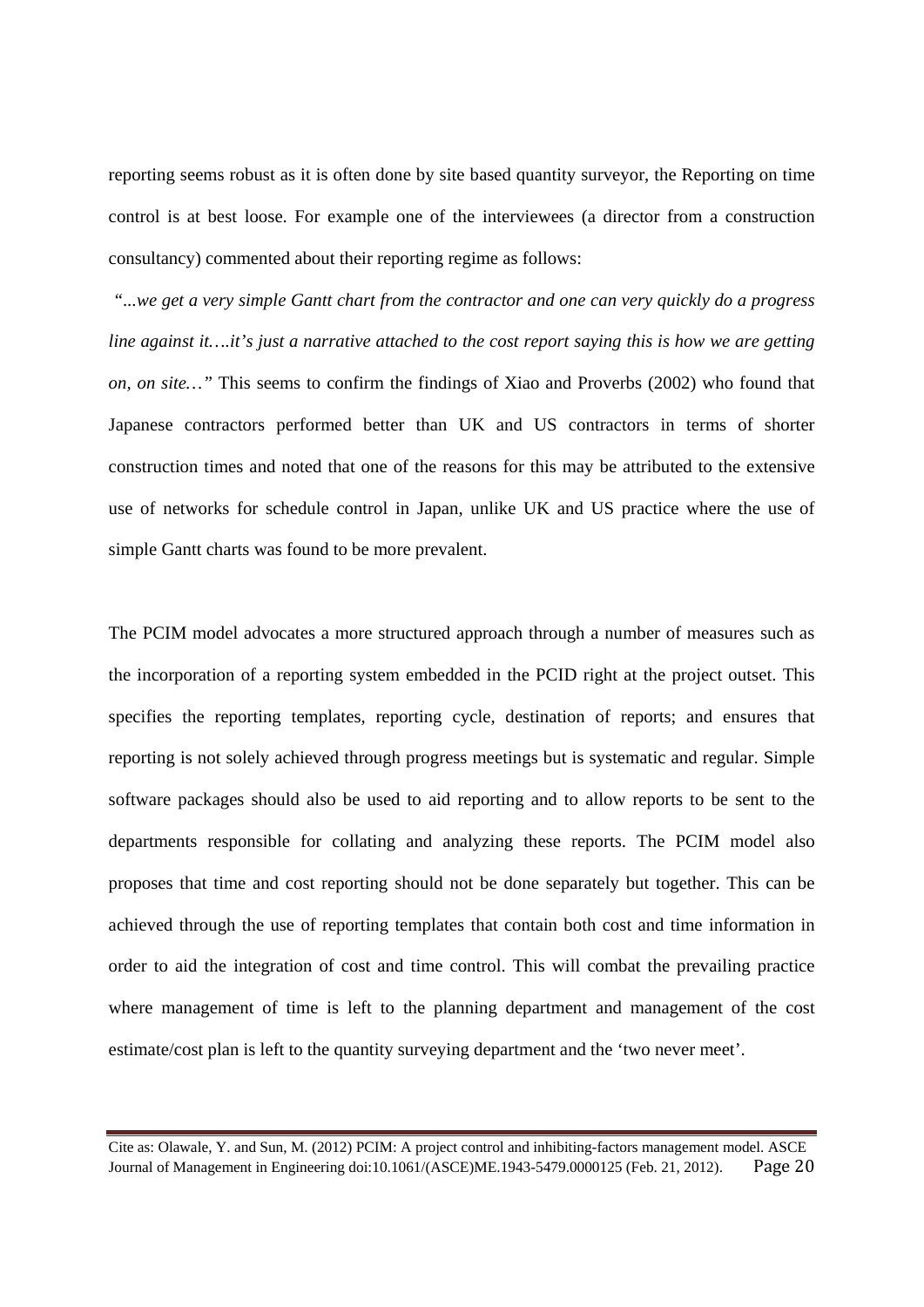#### *Analyze*

From Reporting, next in the PCIM model is the Analyzing step, during which cost and time information contained in the submitted report is analyzed. According to Turner (1999), having gathered the data, the team must determine whether the project is behaving as predicted, and if not, calculate the size and impact of the variances. This is one of the most important steps during the control process because if done properly the analysis step could go a long way in mending a failing project. The problem with this step in practice is that the full potential of Analysis is not explored. It was revealed that the analysis step is more of interpretation of the information reported rather than Analysis. The prevailing practice often does not integrate cost and time during this important step. This is usually not an effective approach. According to Jung and Woo (2004), cost and scheduling are closely interrelated, because they share a lot of common data in their controlling processes hence, integrating cost and schedule control functions provides an effective tool for monitoring the construction process. In the words of one of the interviewees (a director at a contracting organization):

*"…project controls, you've alluded to time and cost, so pretty much everywhere I've been, there has been a little office with the planners (schedulers) in, there has been a little office with the cost or commercial people in and never the two shall meet… so project control is a difficult thing that either organizations don't want to get to, don't see the benefits of getting to…"* 

Not integrating cost and time analysis will invariably generate results that are not very useful for the next step of the control process because any action to bring the project back on track will often have a cost implication. The PCIM model corrects these shortcomings by advocating that techniques that combine cost and time data are used during Analysis in order to foster the

Cite as: Olawale, Y. and Sun, M. (2012) PCIM: A project control and inhibiting-factors management model. ASCE Journal of Management in Engineering doi:10.1061/(ASCE)ME.1943-5479.0000125 (Feb. 21, 2012). Page 21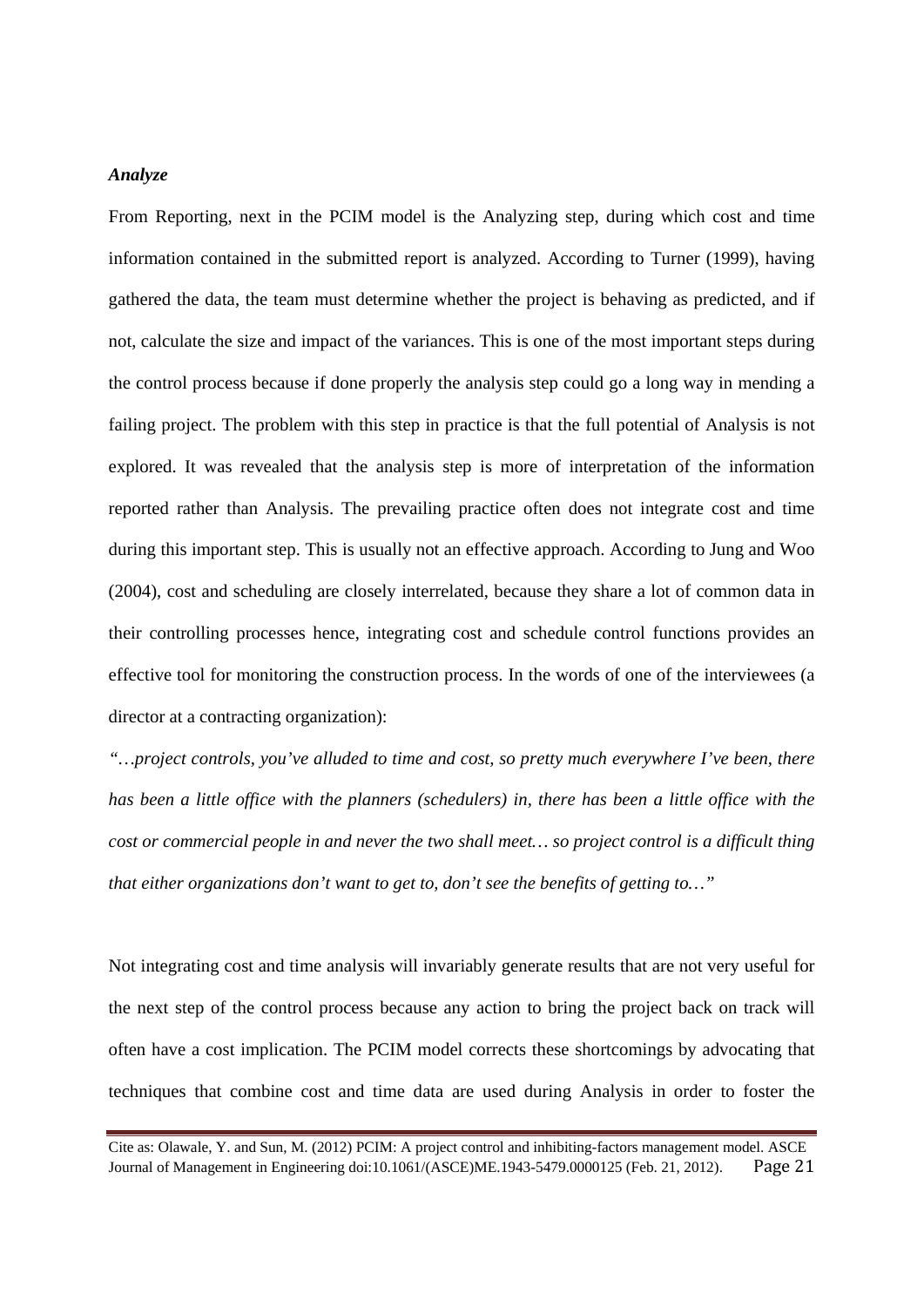integration of cost and time controls; secondly the model goes beyond just interpretation but advocates trending and the use of the results obtained to forecast the future performance of the project. A useful technique that can be used to achieve this is the earned value method or for more complex projects the PERT/Cost technique.

The earned value method is very effective for most projects and provides the added benefit of utilizing both cost and time information. It takes into account the work completed, the time taken and the costs incurred to complete the project and it helps to evaluate and control project risk by measuring project progress in monetary terms (Vandevoorde and Vanhoucke 2005). This provides results that are useful for both the cost and time objectives of the project thereby perfectly allowing the integration of both cost and time. In addition, it was revealed from the study that one of the essential qualities of any developed project control model as clamored for by practitioners is the integration of cost and time during the project control process. Earned value analysis is well documented in project management hence it is not the intention to describe it in this paper.

# *Feedback*

From the analysis step the PCIM model advocates a dedicated Feedback action. Feedback is the process of disseminating the result of the analysis conducted on the information from the monitoring and reporting steps to all the necessary participants and relevant stakeholders involved with the project. This is very important during the project control process, but interestingly this is often not reiterated in most project cost and time control models. This is also found to be missing from the prevailing control process in practice. The results of the analysis

Cite as: Olawale, Y. and Sun, M. (2012) PCIM: A project control and inhibiting-factors management model. ASCE Journal of Management in Engineering doi:10.1061/(ASCE)ME.1943-5479.0000125 (Feb. 21, 2012). Page 22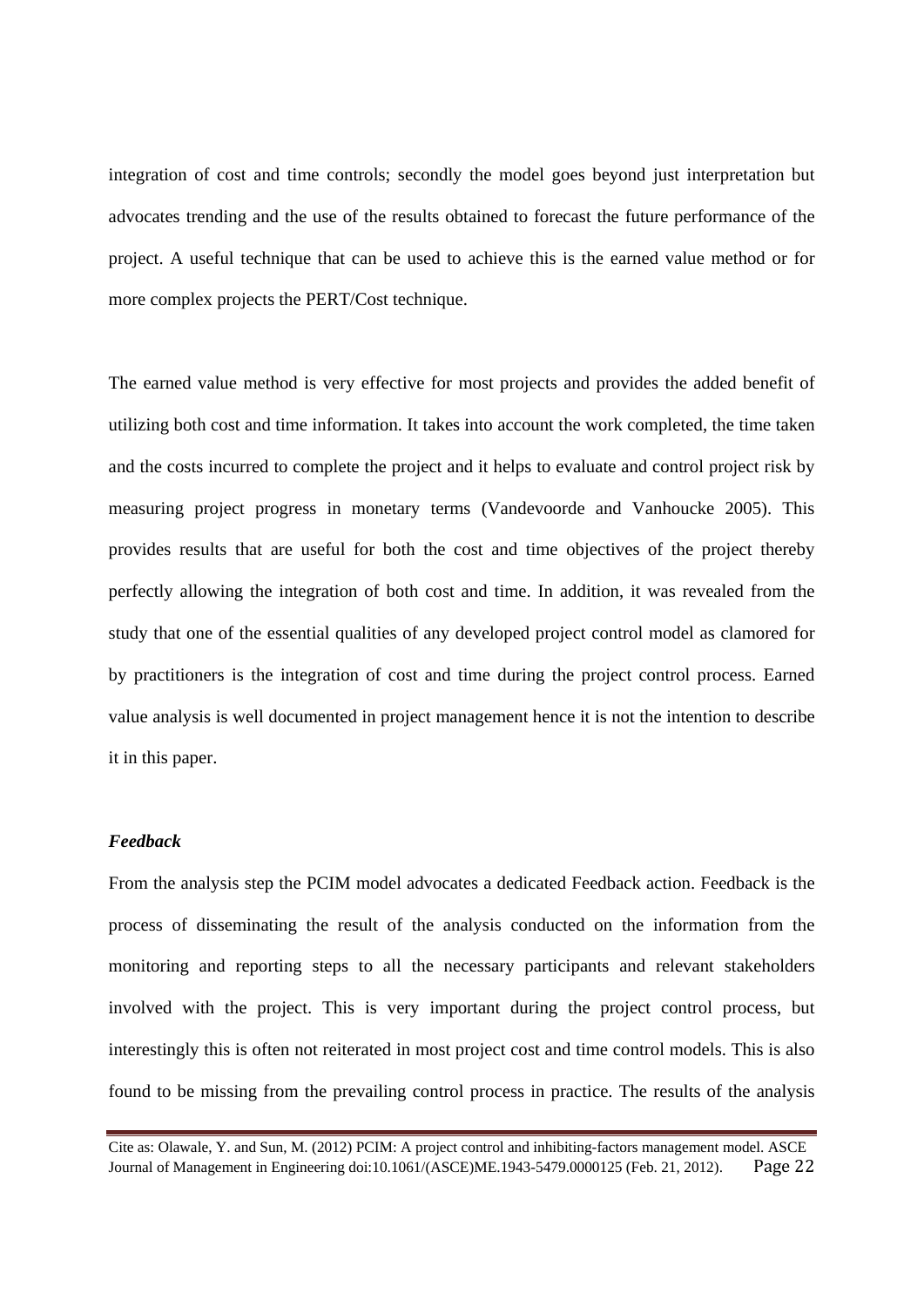step need to be transmitted to everybody who has an action to take otherwise the effort that has been put into collecting information, Reporting and Analyzing will be in vain. The study revealed that in practice there is no systematic way of disseminating the findings of the Analysis step. What normally happens is that if Analysis reveals that action(s) are to bring the project back on track, quite often, at best only ad hoc meetings are held to discuss the situation.

The PCIM model proposes that irrespective of the results of the Analysis, systems and processes should be put in place to feedback the findings to the site and project management teams. In practice, transfer of project control information is often only one way; from the site to the project office. The project office rarely provides feedback on their findings to the site team with the exception of when the findings are negative. The PCIM model suggests the use of a feedback report from the project control team sent at set periods to the site team. This will go a long way in motivating the site team that the monitoring and reporting they carry out and transmit to the project office is not useless information but is actually being used. This will also instill a project control culture in the organization. This feedback report should also be sent to senior managers, and the project decision makers that can act on the findings of the analysis stage. Finally, having a dedicated Feedback procedure ensures that information is transmitted quickly and efficiently and is not left on the desk until it becomes obsolete and useless.

### *Action*

The PCIM model moves from the Feedback to Action. This step ensures that information revealed from the Analysis step is put into practice. In order to close the control loop, the team must take effective action to overcome any variances. This involves identifying and evaluating

Cite as: Olawale, Y. and Sun, M. (2012) PCIM: A project control and inhibiting-factors management model. ASCE Journal of Management in Engineering doi:10.1061/(ASCE)ME.1943-5479.0000125 (Feb. 21, 2012). Page 23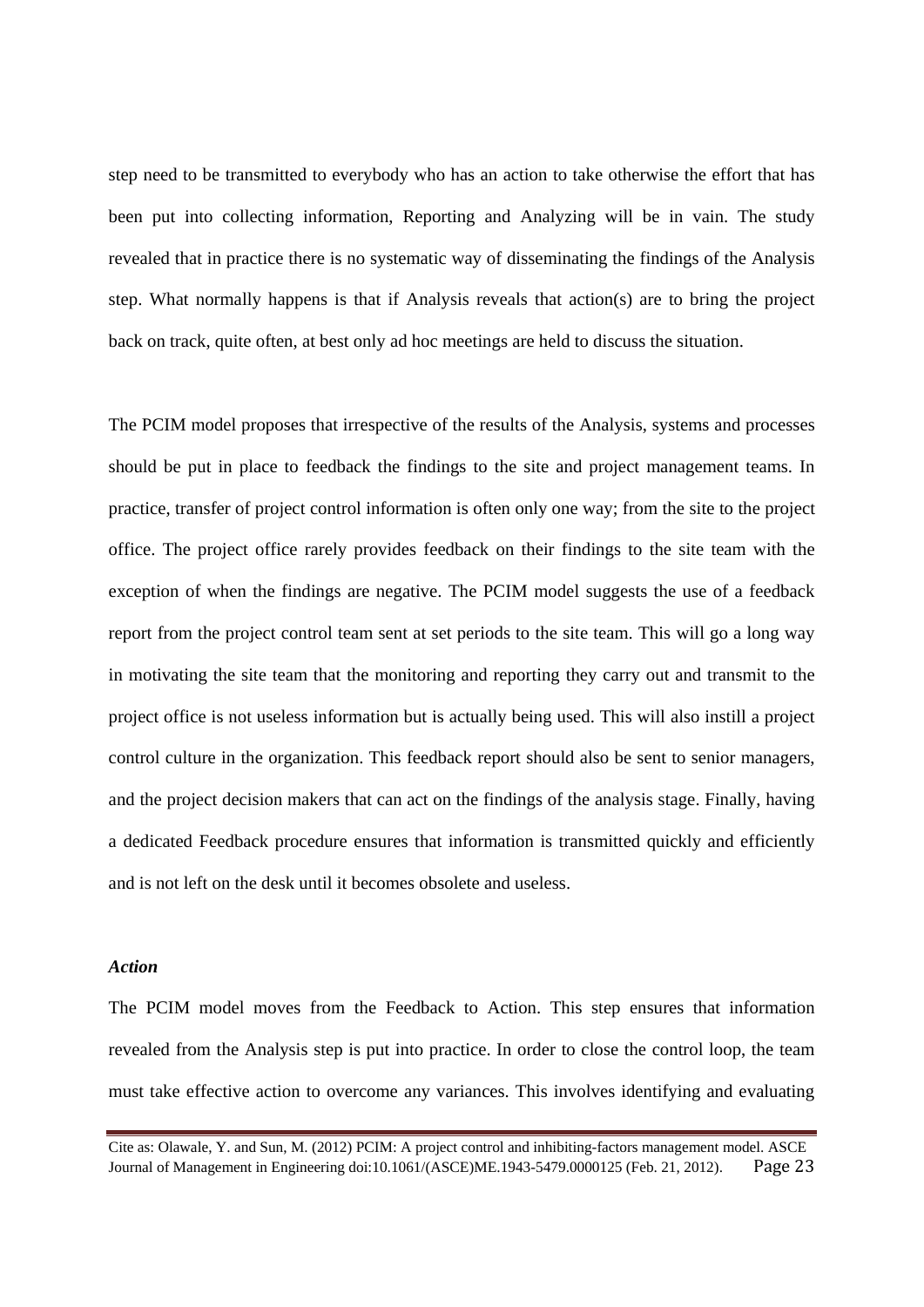alternative courses of action for resolving a perceived problem situation. The objective of action is to produce a timely and practical plan (for carrying out each activity), which conforms to the overall project plans and cost estimate and current knowledge of the project (Mawdesley et al 1997). The PCIM model specifically points out the fact that actions should not only be reactive but proactive. The study revealed that in the prevailing project control models used in practice, action is mostly reactive. In other words, action is only taken to correct things that have gone wrong. Reactive actions are often not effective during project control hence the PCIM model advocates that action should not only be reactive but proactive as well. Information generated during Analysis should be able to highlight possible problems and plan actions well in advance instead of waiting nearer problems occur or even worse after they have occurred (as it's often the case in practice); action should be taken immediately if possible. The PCIM model also advocates that the process of acting should not be haphazard, but should be controlled and systematic. Acting systematically would, for example, involves conducting an impact analysis on the action that will be taken before acting. Some actions may create risks and problems in the future; some actions may cause delays to the project or they may incur cost increases or may raise quality issues. If actions are not systematic, not all the members of the project team are aware of the action and this is counter-productive. Hence systematic approach is essential when deciding on the best action to take. Notification needs to be given to all involved in this Action and they then should plan together and holistically how the Action will be implemented.

## *Revise Plan*

The PCIM model moves from Action into Revised Plan. Revision of plan involves the updating of the previous project plan to reflect the impact of any action taken as a result of the analysis

Cite as: Olawale, Y. and Sun, M. (2012) PCIM: A project control and inhibiting-factors management model. ASCE Journal of Management in Engineering doi:10.1061/(ASCE)ME.1943-5479.0000125 (Feb. 21, 2012). Page 24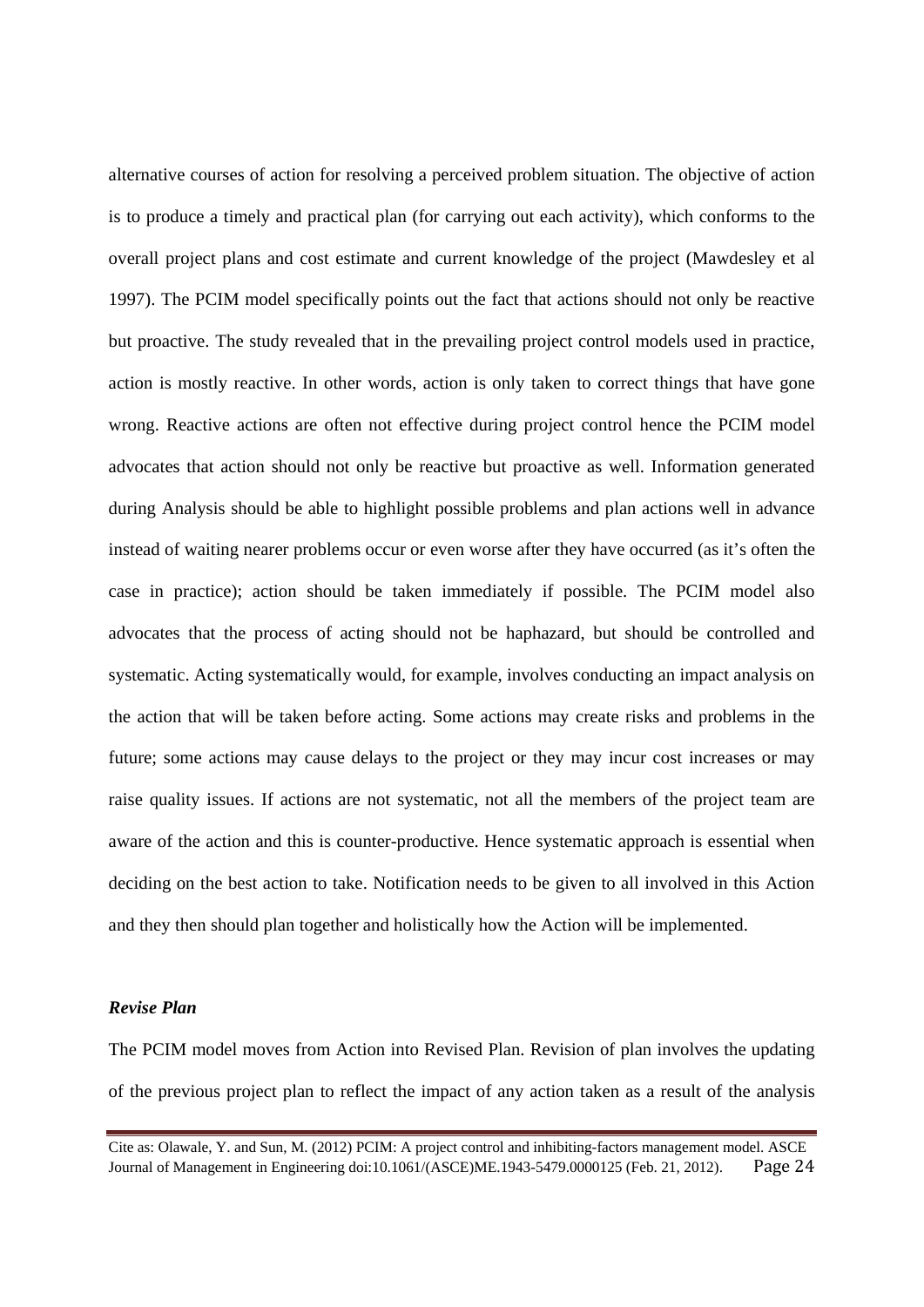conducted on the project. This has been treated as a separate step instead of tagging it to the original planning step (as often the case in practice) because the PCIM model recognizes that this is a process that requires due diligence. This study revealed that in practice when action is taken the status quo often resumes and the revisions of the schedule of works are produced by just updating the action that has already been taken or updating the cost plan and budget. The Revise Plan step in the PCIM model goes beyond just the updating of the old plan. This is because the actions that are taken will often have an impact on the remaining tasks of the project. Therefore, the revision of the schedule and cost plan needs to be more rigorous than just updating. It is worth noting that the initial plan should always be kept as a baseline while the revised plan should be used for continuing the project. Revise Plan marks the end of one iteration of a cyclic and iterative process, which should be repeated continuously while the project is still being executed.

## *Finish*

Finally, the model moves to the Finish step. This is when the project has been completed and the original conceived plan or an iteratively revised plan accepted by all parties during the course of the project has been achieved.

## **Project Control Inhibiting Factors**

The next section of the PCIM model shows the inhibitors to the cost and time control process. As mentioned earlier, these inhibiting factors have been identified in this study through a questionnaire survey (Tables 1 and 2). From the two tables it is evident that the leading five factors that inhibited time control are also the leading five factors inhibiting cost control. A

Cite as: Olawale, Y. and Sun, M. (2012) PCIM: A project control and inhibiting-factors management model. ASCE Journal of Management in Engineering doi:10.1061/(ASCE)ME.1943-5479.0000125 (Feb. 21, 2012). Page 25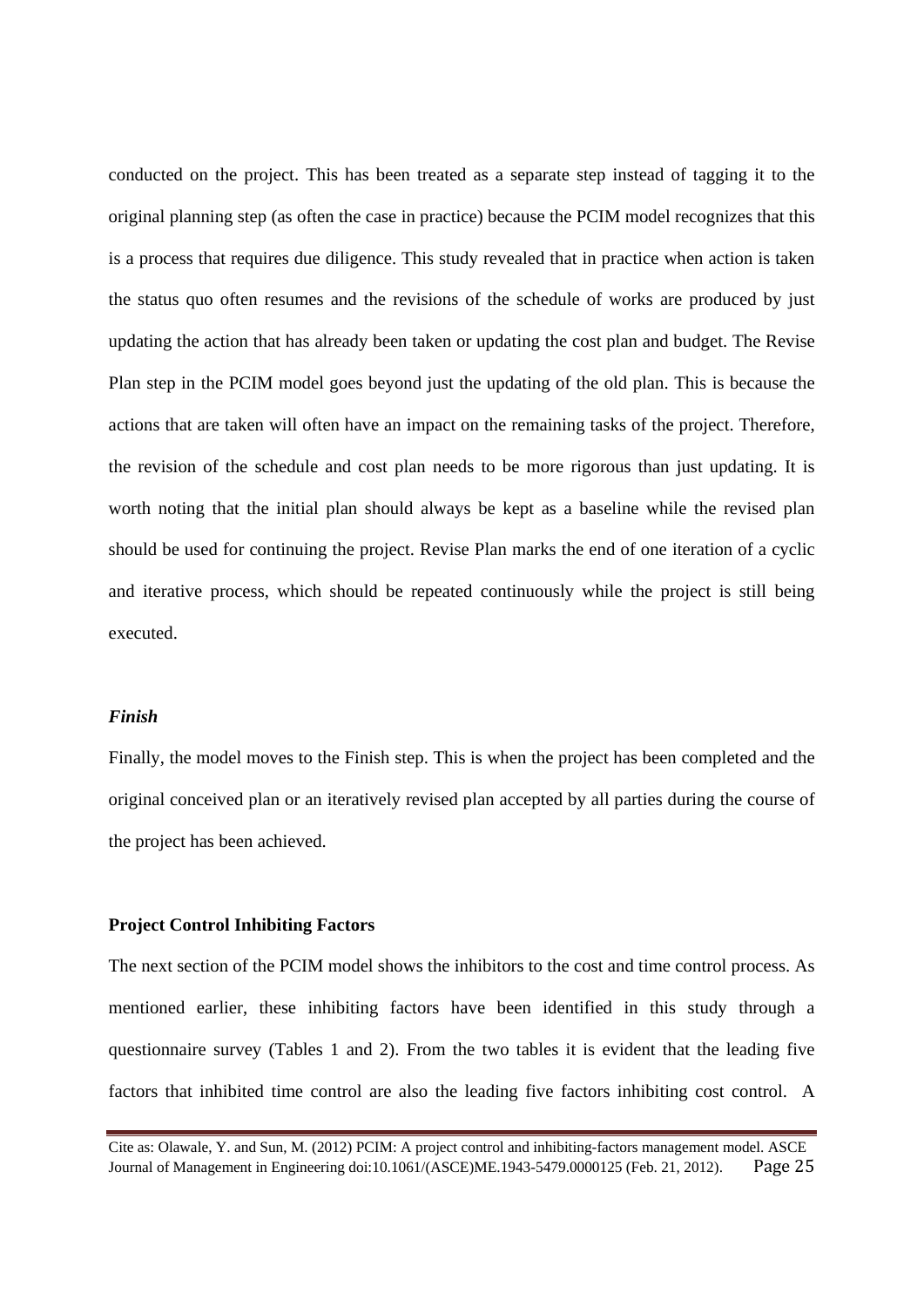similar conclusion was reached by Chang (2002) study of four completed projects in California where it was found that it is difficult to separate the reasons causing overrun into that of cost and schedule but found that the reasons for cost increases are normally also the reasons for time extensions.

These five leading inhibiting-factors identified are design changes, risk and uncertainty, inaccurate evaluation of project time duration, complexity of works and non-performance of subcontractors. These five factors, because of their importance to cost and time control, were taken to the Interview stage of the research to ascertain their importance to practitioners. At the end of the phase, a set of good practice checklist has been developed to help mitigate negative impact of each of these five inhibiting factors. Yakubu and Sun (2010) has provided a detailed account of this phase of the research.

### **Good Practice Checklist**

The final ingredient of the PCIM model is a checklist of good practice. According to Angelides (1999) good business practices linked with good technical practices are important for project management in a number of ways including for the fact that they provide incremental improvement, innovation and a process view of a project, which breaks down the barriers between the groups involved in a project, establishing common goals and ensuring optimization. Taking a cue from this, it is obvious that modeling the control steps is only half the story of the control process in practice because any developed model still depends on people to put it into practice. This study found that one of the problems of project control in practice is that many project managers often lack a sense of direction and guidance of what to do. In view of this, this

Cite as: Olawale, Y. and Sun, M. (2012) PCIM: A project control and inhibiting-factors management model. ASCE Journal of Management in Engineering doi:10.1061/(ASCE)ME.1943-5479.0000125 (Feb. 21, 2012). Page 26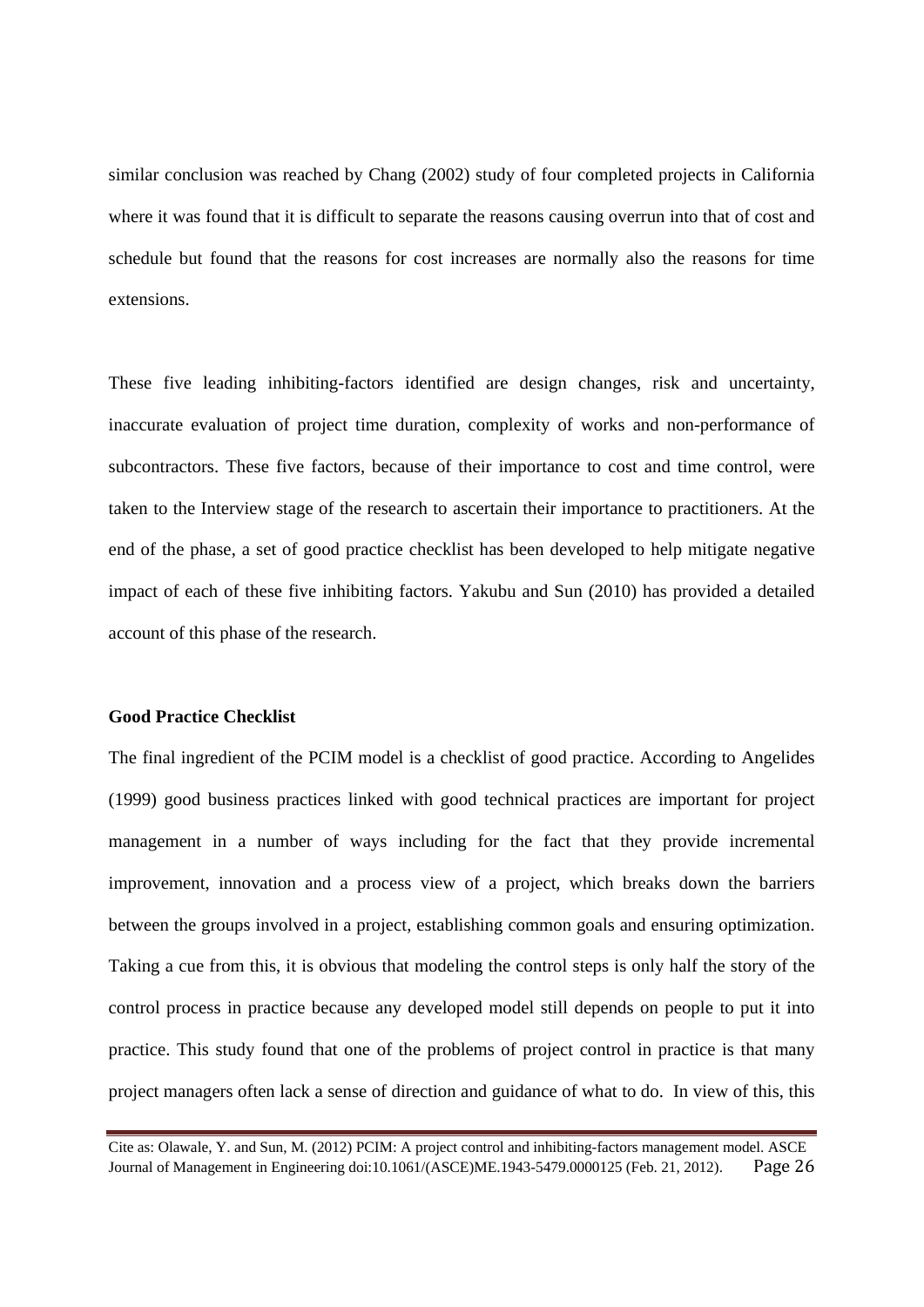research went further than most previous studies by developing a 'good practice checklist' for the major steps of the control process (plan, monitor, report and analyze) and mitigating practices for the identified leading project control inhibiting-factors to provide guidance to user.

The developed good practice checklists are an integral part of the PCIM model. They were developed through a three staged research process, involving (1) literature review; (2) questionnaire survey, analysis and synthesis; and finally (3) semi-structured interviews with practitioners to ensure the practical relevance of the developed checklists by drawing from the real life experiences of interviewees. Table 4 shows an example of the checklist developed for the inhibiting-factor – "design changes" during the project control process. All together a set of 155 good practices was developed, 65 practices for the project control steps and 90 practices as mitigating measures for the leading project control inhibiting factors. Full explanation of these checklists has been presented in Olawale and Sun, (2010). It should be pointed out that these good practice checklists are by no means exhaustive. Construction companies and individual practitioners can add additional good practices to the existing checklists or create new checklists for other inhibiting factors which might be particularly important to them. The main purpose of these checklists is to highlight the importance of showing project managers not only what to do but also how to do them.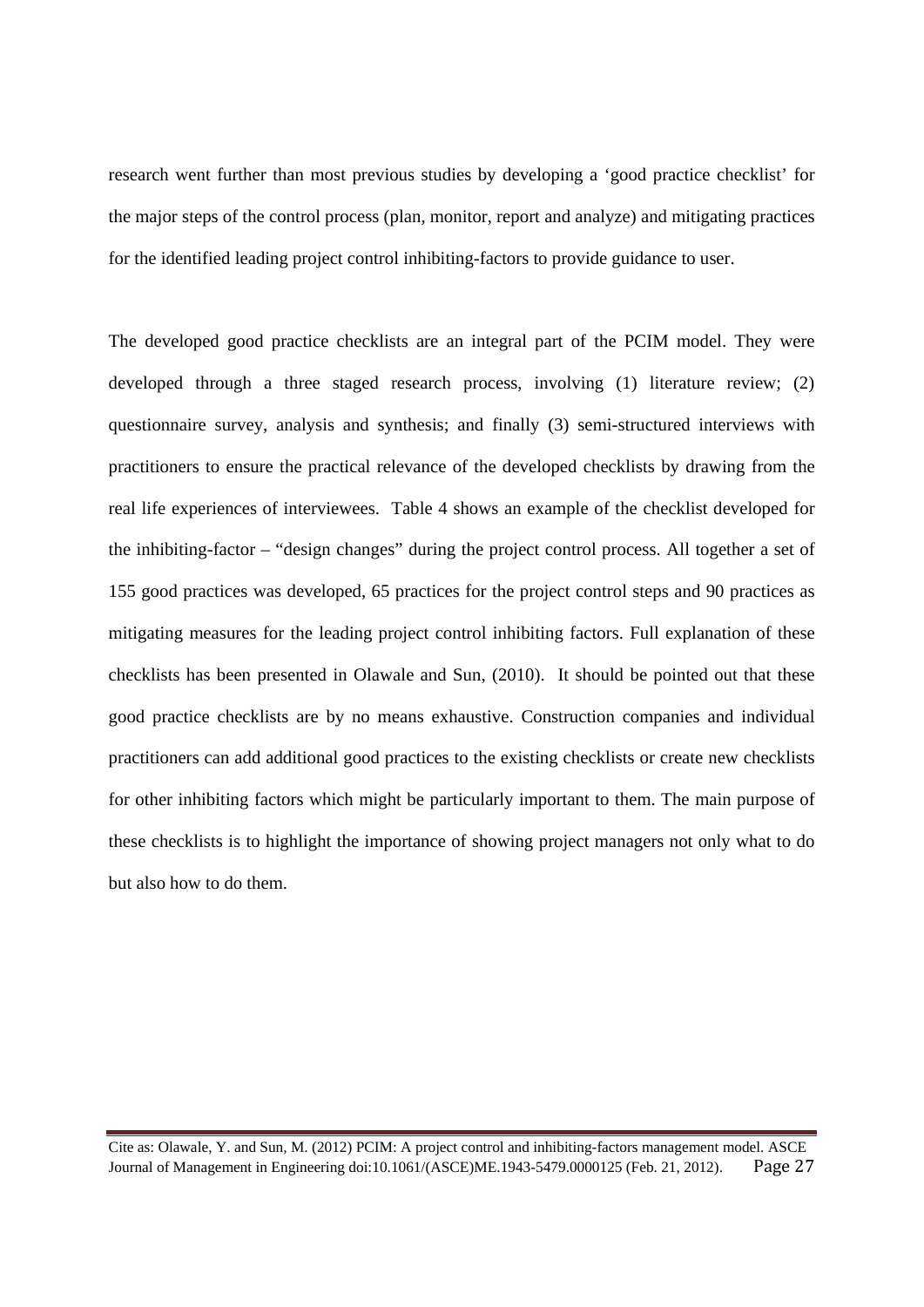Table 4 An example of one the good practice checklists of the PCIM Model

|  |  | Design changes good practice checklist |
|--|--|----------------------------------------|
|  |  |                                        |

- 1. Clear distinction between a design change and a design development at the outset of a project
- 2. Ensuring the cause of a design change is always determined
- 3. Determination of the provision of the design change within the contract
- 4. Identification of potential design changes as a risk and devising a strategy for managing the risk especially in design and build projects
- 5. Ensuring the time and cost implication of a design change is always determined and agreed before going ahead with the change whenever possible.
- 6. Notification of all the relevant project parties of how they will be impacted and the schedule and cost implication of a design change before going ahead with the change
- 7. Freezing design at the appropriate stage of a project or implementing intermediate design freezes at various project stages depending on the type of contract
- 8. Designing the project to a great detail at the outset whenever possible
- 9. Provision/allocation of enough resources (labor, equipment, etc) to cope with a design change
- 10. Design changes should be adequately highlighted and updated on all relevant project documentations (e.g. drawings, specifications, reports etc)
- 11. Agreeing and putting in place change management procedure before the commencement of projects (incorporating this into the contract if possible)
- 12. Ensuring prompt resolution to design change queries, issues and authorization requests
- 13. Capturing all design change on a register with corresponding cost and schedule implication for discussion during project team meetings
- 14. Having a design manager where possible with responsibility for the management of the design change process and reviewing related information as they come in
- 15. Ensuring no one makes a design change without the knowledge or authorization of the relevant project party e.g. project manager
- 16. Open discussion by the relevant project party before the project starts about how design changes will be managed and incorporating this into the contract if possible
- 17. Efficient analysis of the direct and indirect consequence (domino effect) of a design change on other activities or areas of the project as one change can precipitate other changes.
- 18. Ensuring design changes are reasonably timed when possible e.g. late design changes may greatly impact the ability to control the project cost and schedule.

## **Evaluation**

The initial version of the PCIM model and the good practice checklists were evaluated by an expert panel through a Delphi process. The Delphi technique is usually used to obtain the most reliable consensus of opinion of a group of experts by a series of intensive questionnaire

Cite as: Olawale, Y. and Sun, M. (2012) PCIM: A project control and inhibiting-factors management model. ASCE Journal of Management in Engineering doi:10.1061/(ASCE)ME.1943-5479.0000125 (Feb. 21, 2012). Page 28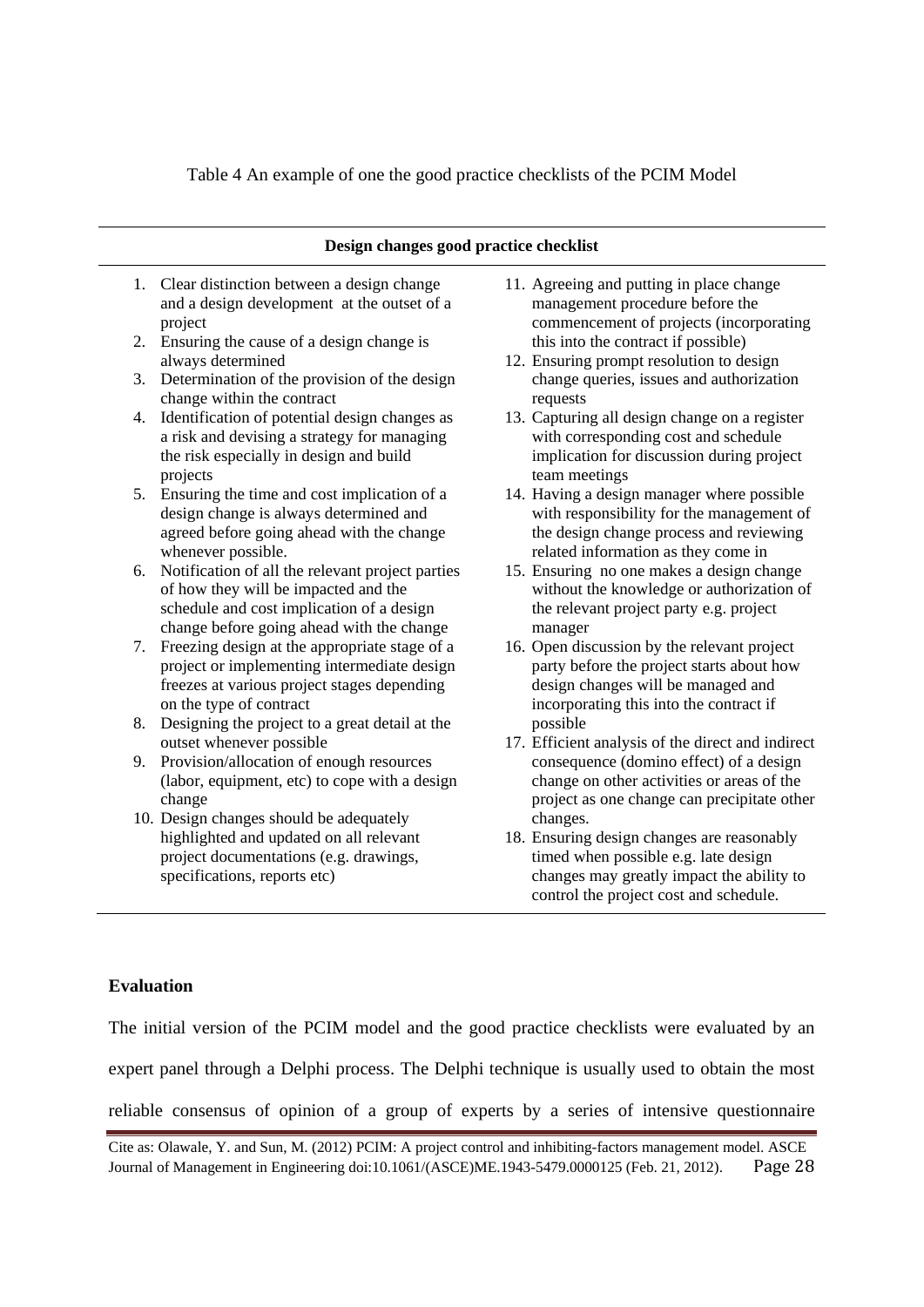interspersed with controlled opinion feedback. It was initially used by the military to estimate the probable effects of massive atomic bombing but now has applications in economic and financial settings, civic planning, healthcare, etc. (Thangaratinam and Redman, 2005). The Delphi technique has previously been used to achieve similar objective in construction management research. For instance 'Chan A.' et al. (2001) used the Delphi process in the development of model for the selection of a procurement system for construction projects, Manoliadis et al. (2006) used it to determine the drivers of change in the Greek construction industry while Yeung et al (2009) also used it to develop a model that can be used to assess the success of relationshipbased construction projects in Australia.

The experts for the Delphi process in this study were purposely selected based on the following criteria:

- They must have participated in the earlier interviewing process to ensure they have a background of the research and avoid having to explain the usefulness of the research all over, and as this is not a testing process but conceptual validation and final developmental process in the development of the PCIM model. Furthermore, this also has the likelihood of increasing their commitment to see the Delphi process through and reduce one of the widely documented drawbacks of the Delphi technique (experts pulling out before the final round).
- They must have more than 10 years experience in the area of planning and project control/project management of construction projects.
- They must be committed to participate in all the Delphi rounds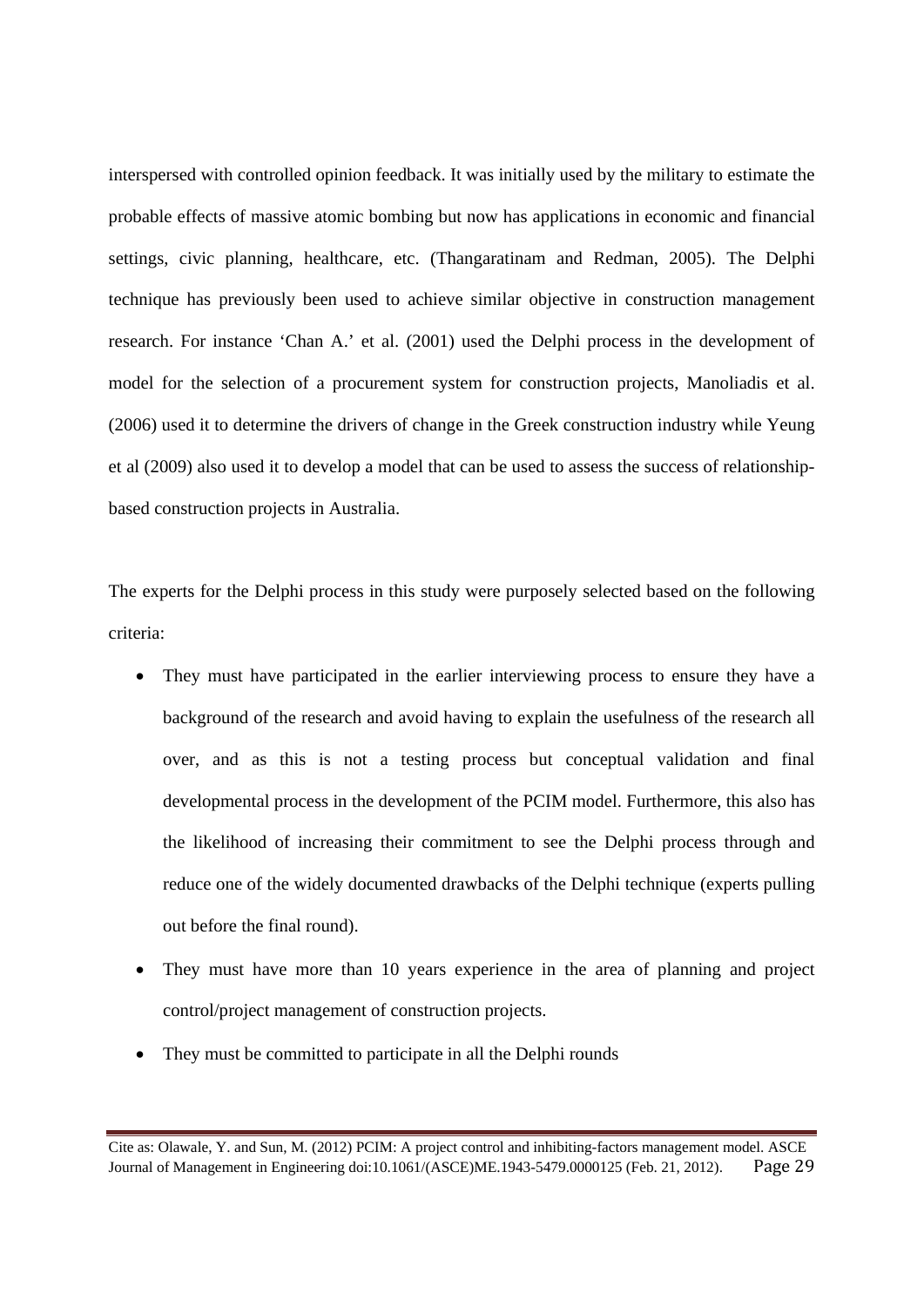Eight practitioners agreed to participate in the Delphi process. All the experts held relevant senior positions in the planning (scheduling) and project management department of their organizations. These experts were also very experienced practitioners with six of the eight experts having more than 25 years of experience. The total experience of the experts is 227 years (average experience of 28 years). All the experts were of the opinion that the PCIM model was suitable or very suitable. All the experts also thought the model is simple or very simple to use and all the experts rated the model being helpful or very helpful for project control. The experts also provided comments and suggestions on how they think the model can be improved. These comments, combined with further literature analysis and information from the wider research, were used to improve the PCIM model.

In addition to the evaluation of the structure of the PCIM model, the Delphi process also seeks to validate the identified good practices and to ascertain the level of significance of each of them. These experts were asked to consider the 65 identified good practices specific to the main control steps (Plan, Monitor, Report, Analyze) and rate them as either critical, important, helpful or unimportant in aiding project cost and time control. Two rounds of Delphi were conducted. The first round of Delphi was basically devoted to getting a first glimpse into how experts feel about the practices put forward to them and seeing if any agreement exists on their significance in the first instance. While the second round of Delphi process was aimed at finding out if the experts can reach a consensus on the rating of the practices. At the end of the second round of Delphi 20 practices were considered "critical", 34 practices were considered "important" and 11 practices as "helpful". In other words, 83% of the good practices were considered by majority of the experts as either "critical" or "important" in aiding project control and the remaining 17% were

Cite as: Olawale, Y. and Sun, M. (2012) PCIM: A project control and inhibiting-factors management model. ASCE Journal of Management in Engineering doi:10.1061/(ASCE)ME.1943-5479.0000125 (Feb. 21, 2012). Page 30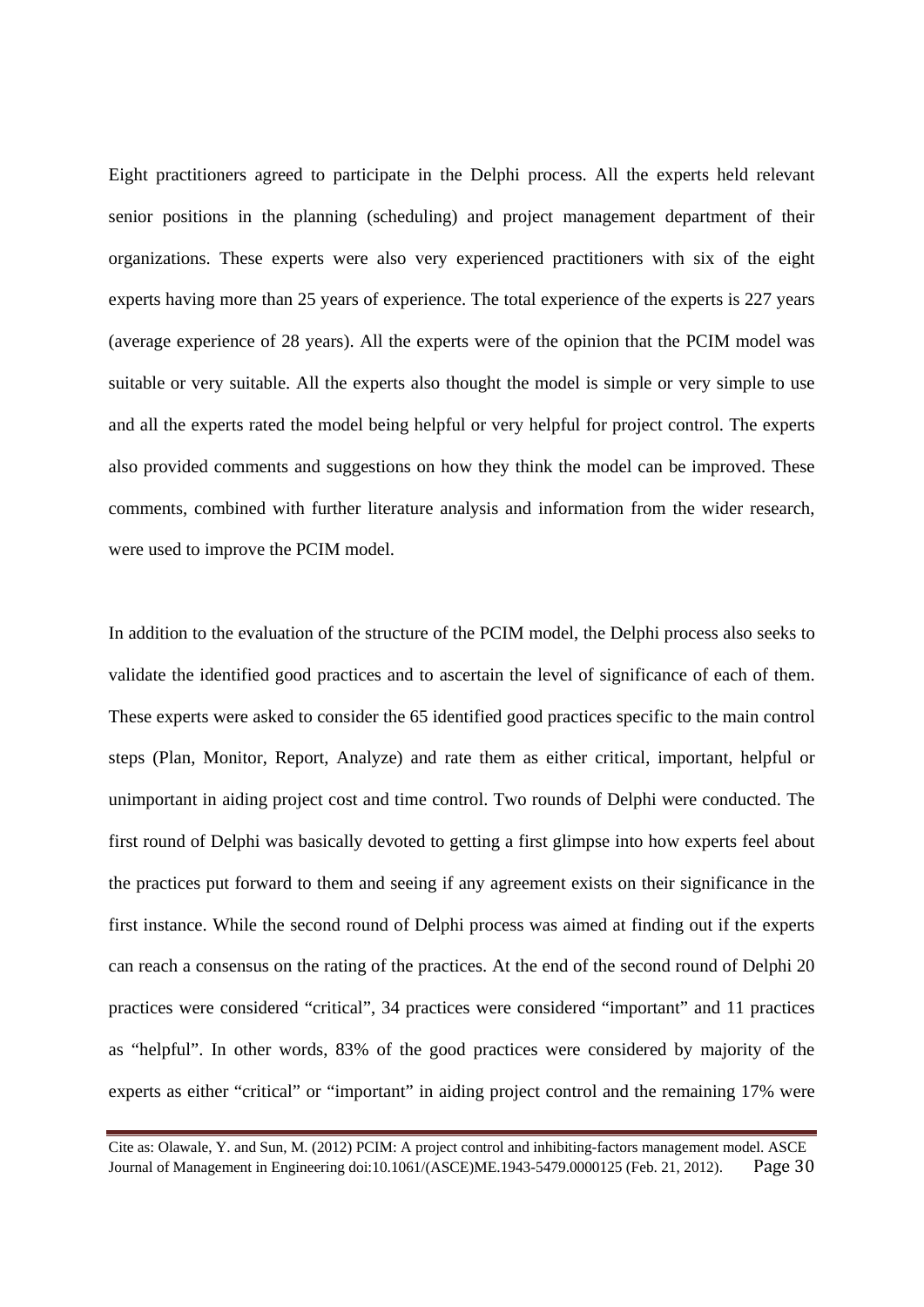considered "helpful". This result validates their relevance to practitioners and justifies the importance of having a good practice checklist to accompany the developed PCIM model. The Delphi process should not be mistaken as the testing of the model. It serves to provide information on the potential usefulness of the developed model in practice, to ensure it is evaluated by those it is intended for (practitioners) and to validate whether their needs and requirements have truly been taken into consideration within the PCIM model. Testing the model with a real life project is a future research issue as any meaningful case study would be longitudinal in nature due to the process-based and qualitative nature of the model; hence why the "practice grounded" research approach geared at ensuring the practicality of the model was adopted in the first place. In the absence of this, the practical applicability of the model is illustrated in the next section.

### **Practical value of the PCIM model**

The practical applicability of the PCIM model and its potential benefits can be illustrated using a real world example of a construction firm, for which one of the authors had worked for a year as a project manager. The firm, Company A for anonymity, is involved in commercial construction fit-out projects, which usually last between 3 to 12 months. It employs project managers with varied levels of experience. Each project manager usually handles up to four projects simultaneously depending on project size and complexity. Although the company had an established accounting and financial control system and an ISO certified quality control system in place, it had no standard project control methods. Each project manager adopts ad hoc procedures and decides the type and detail of the schedule at his/her own discretion. In addition, although most of the project managers were trained to degree level and had the relevant

Cite as: Olawale, Y. and Sun, M. (2012) PCIM: A project control and inhibiting-factors management model. ASCE Journal of Management in Engineering doi:10.1061/(ASCE)ME.1943-5479.0000125 (Feb. 21, 2012). Page 31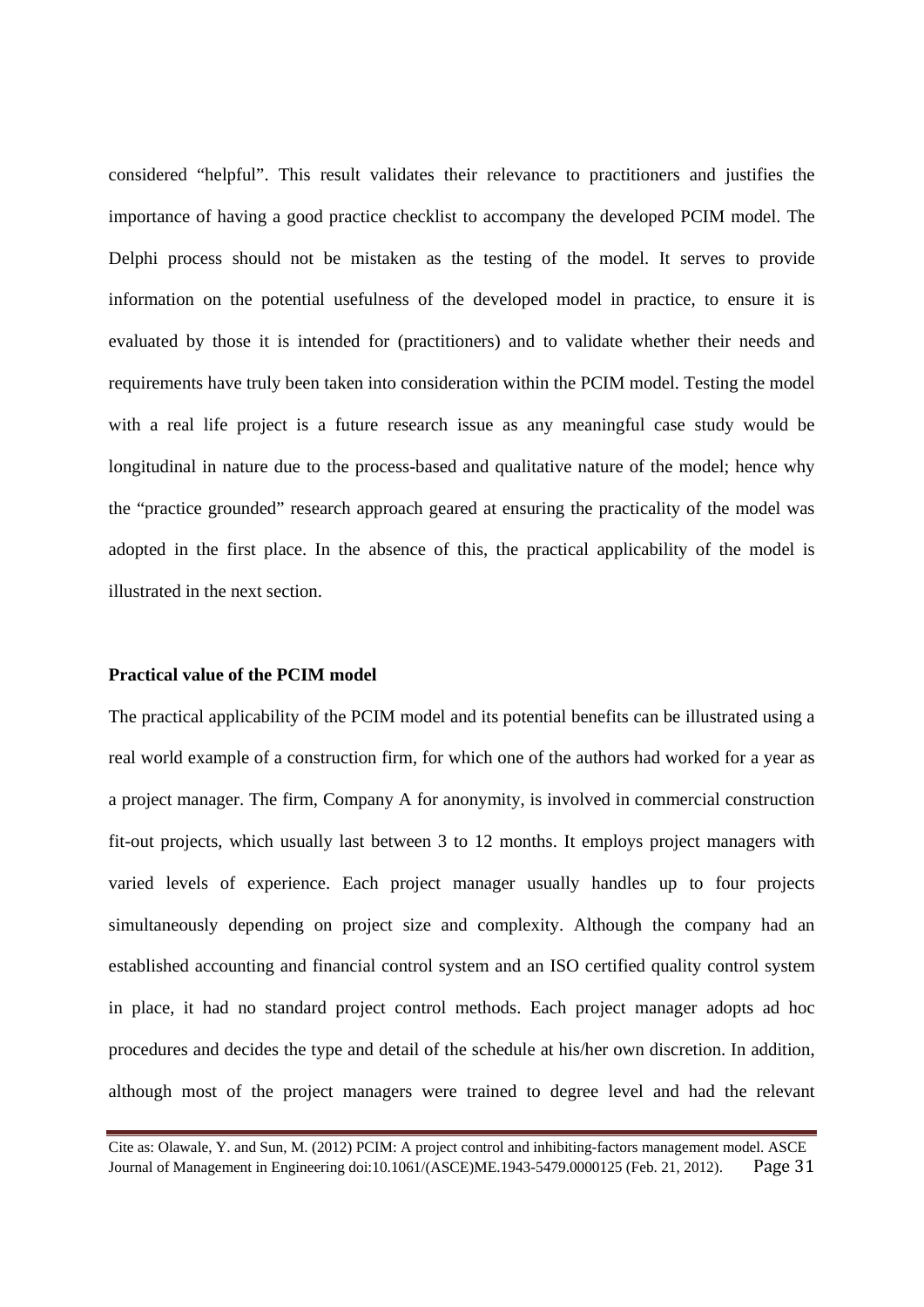professional qualifications making them aware of project control techniques like EVA, CPM and S-curves, these techniques were rarely used in the analysis of project progress because of a lack of standardized project control process within the organization. Furthermore, when remedial actions were required, they were usually decided based on experience of the individual project managers rather than on any systematic approach. As a result, delays and cost overruns are common in many projects of Company A. The PCIM model would be beneficial to Company A in a number of ways:

- The model requires a project team to develop a Project Control Implementation Document (PCID) at the outset of the project. This will help to impose a standardized project control procedure, which provides a basis for measuring and improving performance of project controls.
- Adopting the PCIM model would promote proactive culture toward project control in Company A. Project managers will follow a clear process of monitor, review and manage variations of costs and time during projects. The use of good practice checklists and integrated reporting templates will further formalize project control practice throughout the whole Company.
- At present, normal practice of project progress analysis at Company A is by qualitative evaluation of the reported progress against the planned progress and by assessment of subcontractor's invoice in relation to the work package cost budget. Cost and time are often assessed separately; holistic assessment is difficult. The PCIM model addresses this issue by advocating integrated quantitative analysis of cost and time information at all times.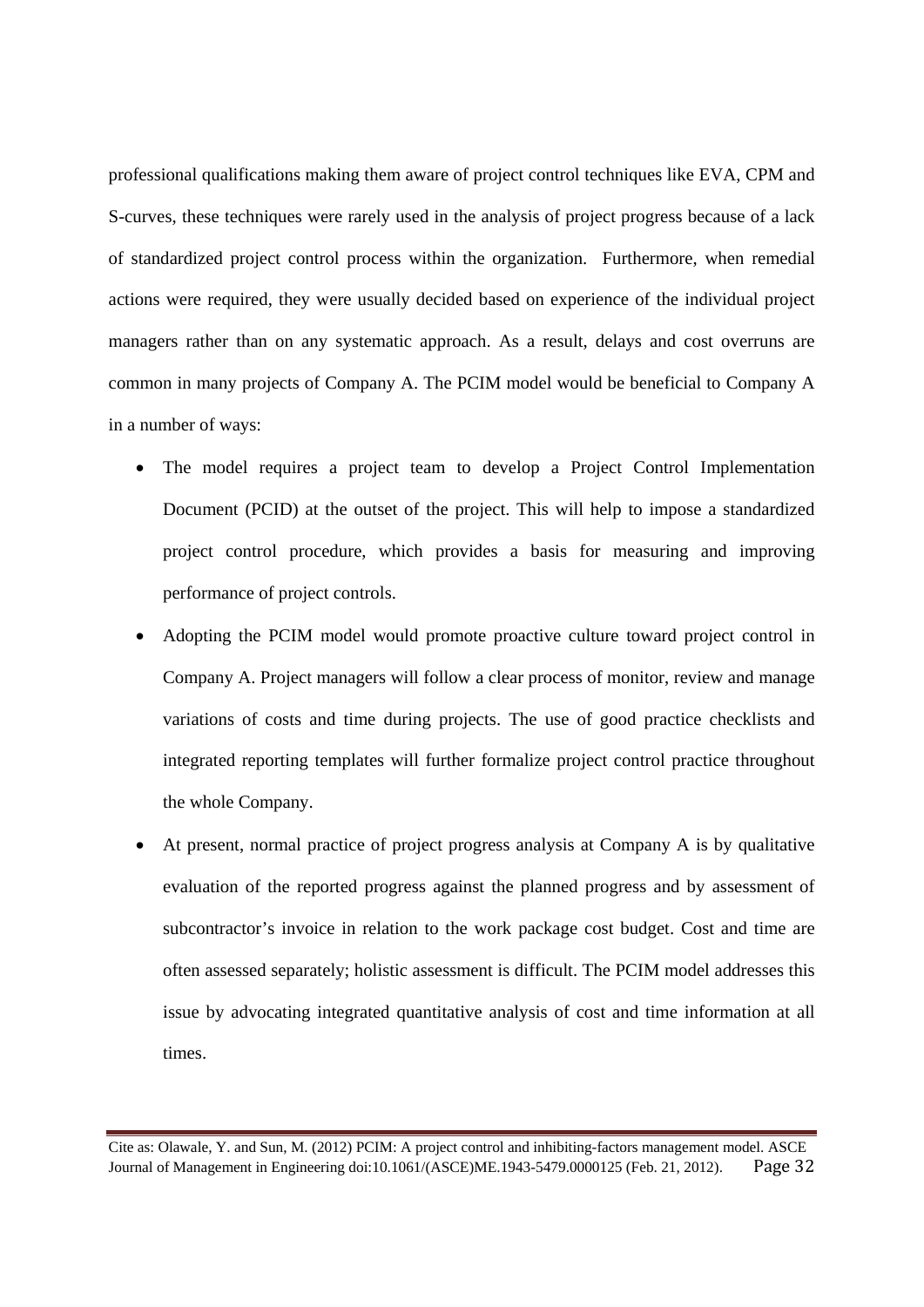- The dedicated feedback phase of the PCIM model will ensure that the results of analysis are immediately fed back to the project manager and other team members from whom actions are required. This will lead to prompt actions and timely update of cost and schedule information, avoiding the current situation where schedule of works is updated regularly but cost plan is only revised later for final accounts purposes.
- The PCIM model requires an impact analysis to be conducted on all potential corrective actions by evaluating the potential 'domino effect' of any action and the feasibility of its implementation. This will help project managers to choose the optimum solution rather than the first solution that comes to mind.
- Finally, the use of the PCIM model, especially the good practice checklists will remove the lack of a sense direction and guidance by project managers on best practice to adopt during project control. These checklists will be reviewed periodically to ensure their applicability to the types of project and project stages at the company.

Many of the above practical values of the PCIM model are applicable to the whole construction industry. In addition, the study found that the current ad hoc and fragmented project control practice results in a lack of proactive learning beyond gaining personal experience by individual project managers. The PCIM model aims to standardize the practice of project control within a project team, an organization and the whole construction industry. The standard procedure and guides can be especially useful for less experienced project managers who are new to the profession. Furthermore, the development method used in the development of the PCIM model can be used for further modification and customization. In other words, the model provides a

Cite as: Olawale, Y. and Sun, M. (2012) PCIM: A project control and inhibiting-factors management model. ASCE Journal of Management in Engineering doi:10.1061/(ASCE)ME.1943-5479.0000125 (Feb. 21, 2012). Page 33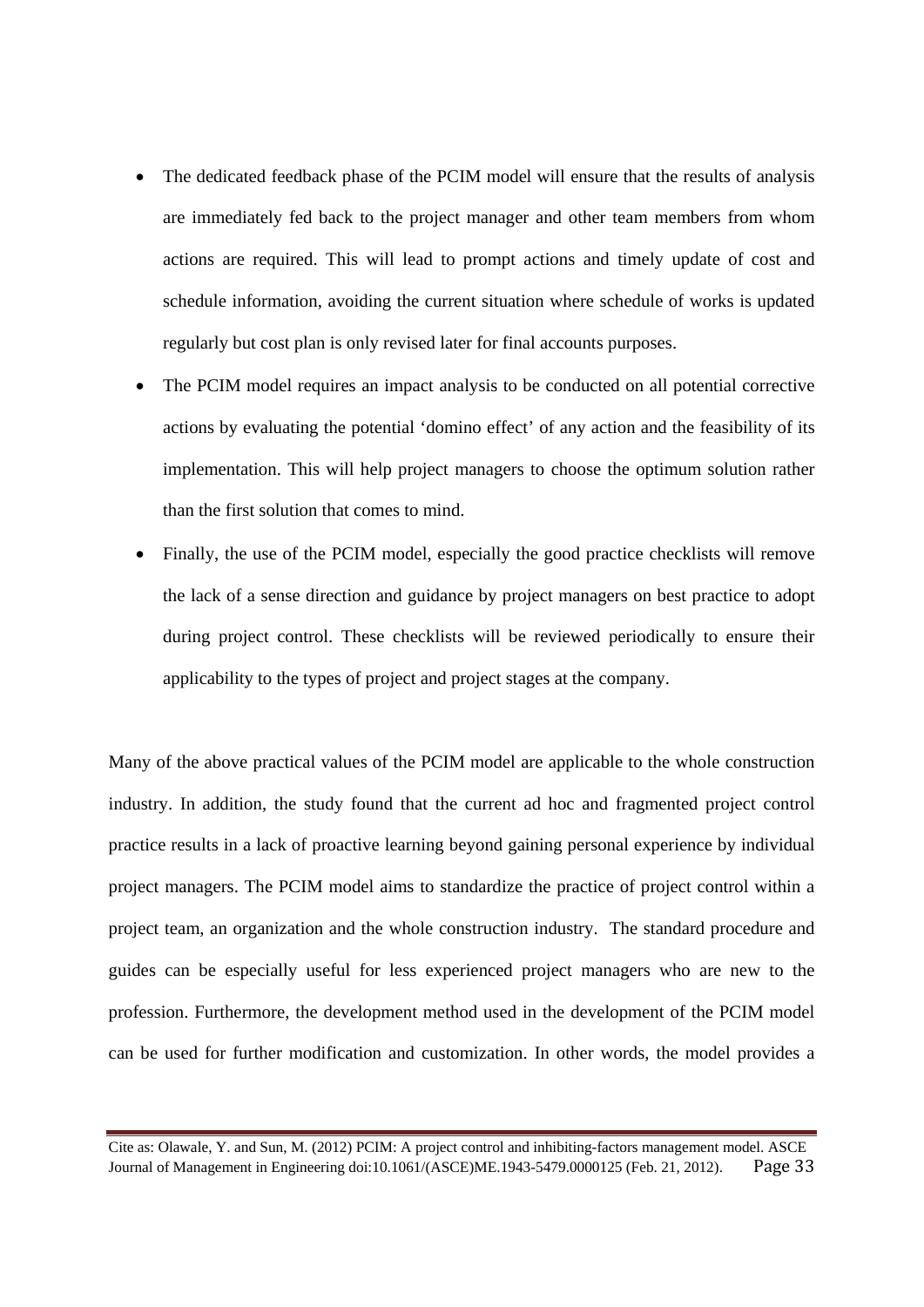blueprint for others to develop control process models specific to their own projects, their own organizations and even their own different countries.

## **CONCLUSIONS**

The PCIM model, with the accompanied good practice checklists, provides a systematic framework and general guidance for project managers to control cost and time of construction projects. It can also be used as a blueprint to develop project specific control model for a particular project. While the steps of the PCIM can be universal for all construction projects, the inhibiting-factors may vary from project to project. The five factors incorporated as part of the PCIM model are identified based on a study conducted in the UK. These leading inhibitingfactors may be different from those of other countries. Indeed, even within a country, there may be variations between different organizations and different types of projects. Therefore, customization of the inhibiting factors and the related good practice checklist is desirable, even essential.

The good practice checklists intend to facilitate the adoption of the PCIM in practice. However, it is important to recognize that other barriers to its adoption may exist and need to be overcome. Firstly, one of such barriers is the need for a cultural change. A successful implementation of the PCIM in a project requires all cost and scheduling professionals of that project to work together. Unfortunately, at present the prevailing culture in the UK construction industry is still poor in collaboration caused by the fragmented organizational structure. Fundamental solution to this problem will require a long term effort to transform the culture of the industry. In the meantime, project managers should be made aware of the potential benefit of PCIM in promoting teamwork

Cite as: Olawale, Y. and Sun, M. (2012) PCIM: A project control and inhibiting-factors management model. ASCE Journal of Management in Engineering doi:10.1061/(ASCE)ME.1943-5479.0000125 (Feb. 21, 2012). Page 34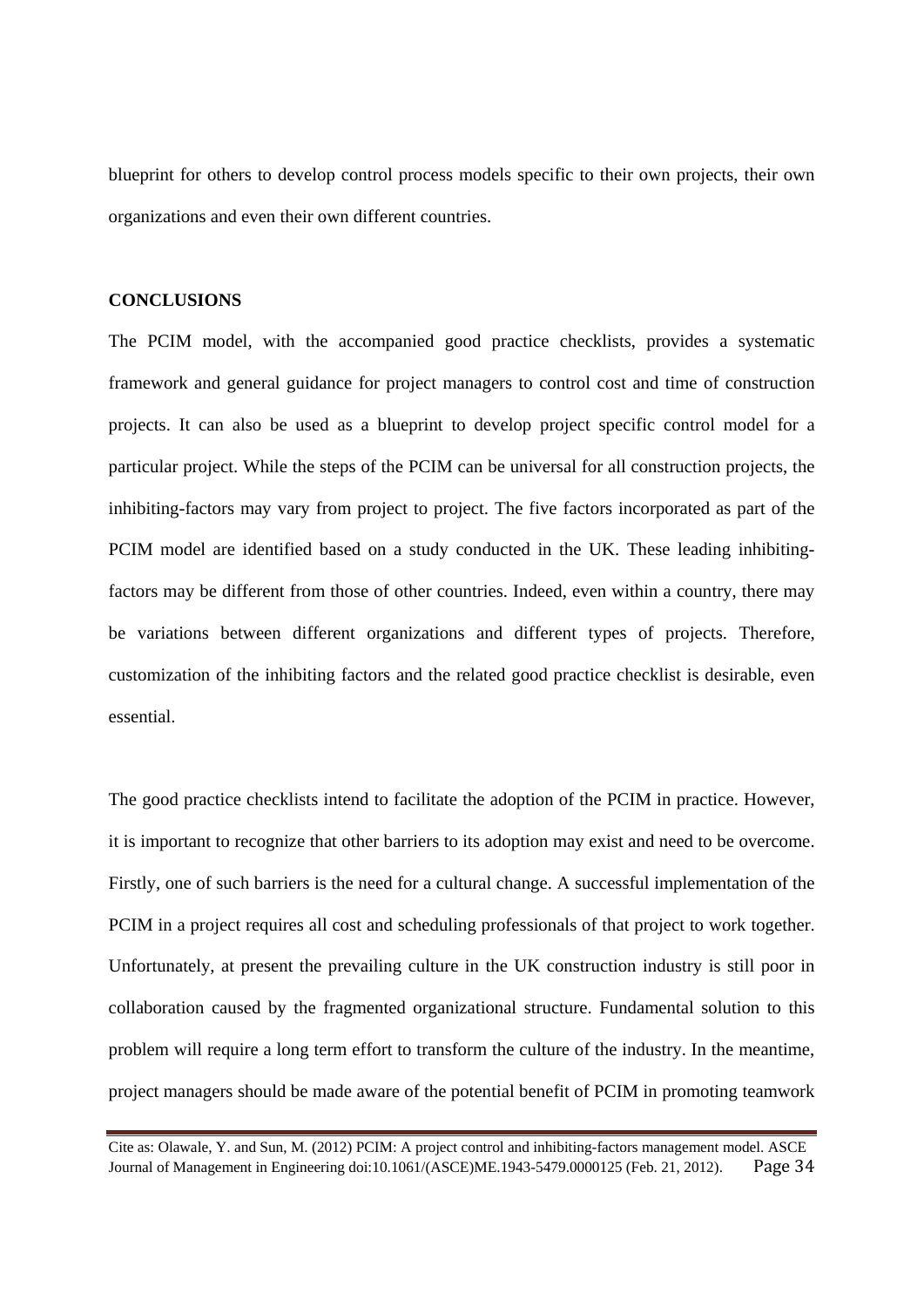and collaboration. Another barrier is the perceived cost implication of modifying existing systems. Project managers may regard the introduction of new software packages, reporting templates, user training in the use of new techniques as additional costs. Such a fear can be allayed by the fact that the PCIM model is not advocating a total departure from the tangible aspects of project control in practice but seeks to bring a structure into the project control process.

Successful implementation of the PCIM model also relies on management buy-in. Cultural change and realignment of existing processes will not happen without the support of the management of a company. Therefore, it is absolutely essential that senior management is fully behind the implementation of the PCIM model from the very start of a construction project. Managers should instill in the psyche of all employees the need to utilize the model and accompanying good practice checklist; and provide all the necessary support and encouragement in order to realize the full benefits.

It is worth noting some of the limitations of this study, the Delphi method was used during the development and evaluation of the PCIM model. During this process, positive feedback had been received from industry experts about the suitability of the PCIM to practice. However, further testing in real life projects is required before any definitive conclusions can be drawn about the effectiveness of the model in improving project control, although a real life example of how the project can be adopted has been provided. Furthermore, since the focus of the investigation is on construction projects in the UK, the results may not be automatically generalized to construction projects worldwide. In addition, the sample population for the research has come from the

Cite as: Olawale, Y. and Sun, M. (2012) PCIM: A project control and inhibiting-factors management model. ASCE Journal of Management in Engineering doi:10.1061/(ASCE)ME.1943-5479.0000125 (Feb. 21, 2012). Page 35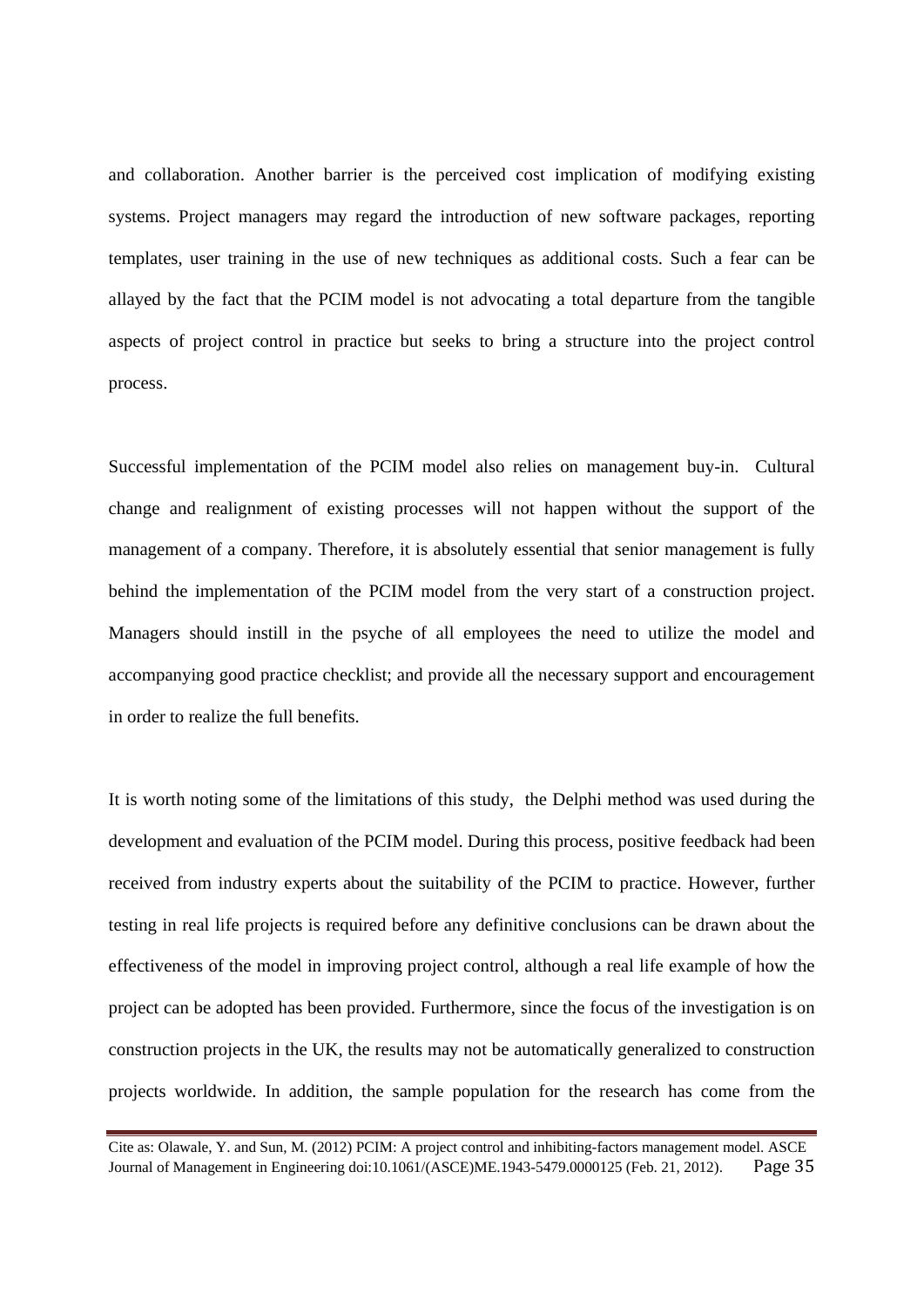biggest construction companies and consultancies in the UK. Additional investigation is required to ascertain whether the findings and the developed model will equally apply to the smaller construction organizations. Finally, as previously mentioned, only five project control inhibiting factors have been included as part of the PCIM model because they were found to be the same leading factors for cost and time control during survey of this study. These factors and their number may vary for other types of organizations or different countries. If that is the case, the PCIM model needs to be modified for the new situations.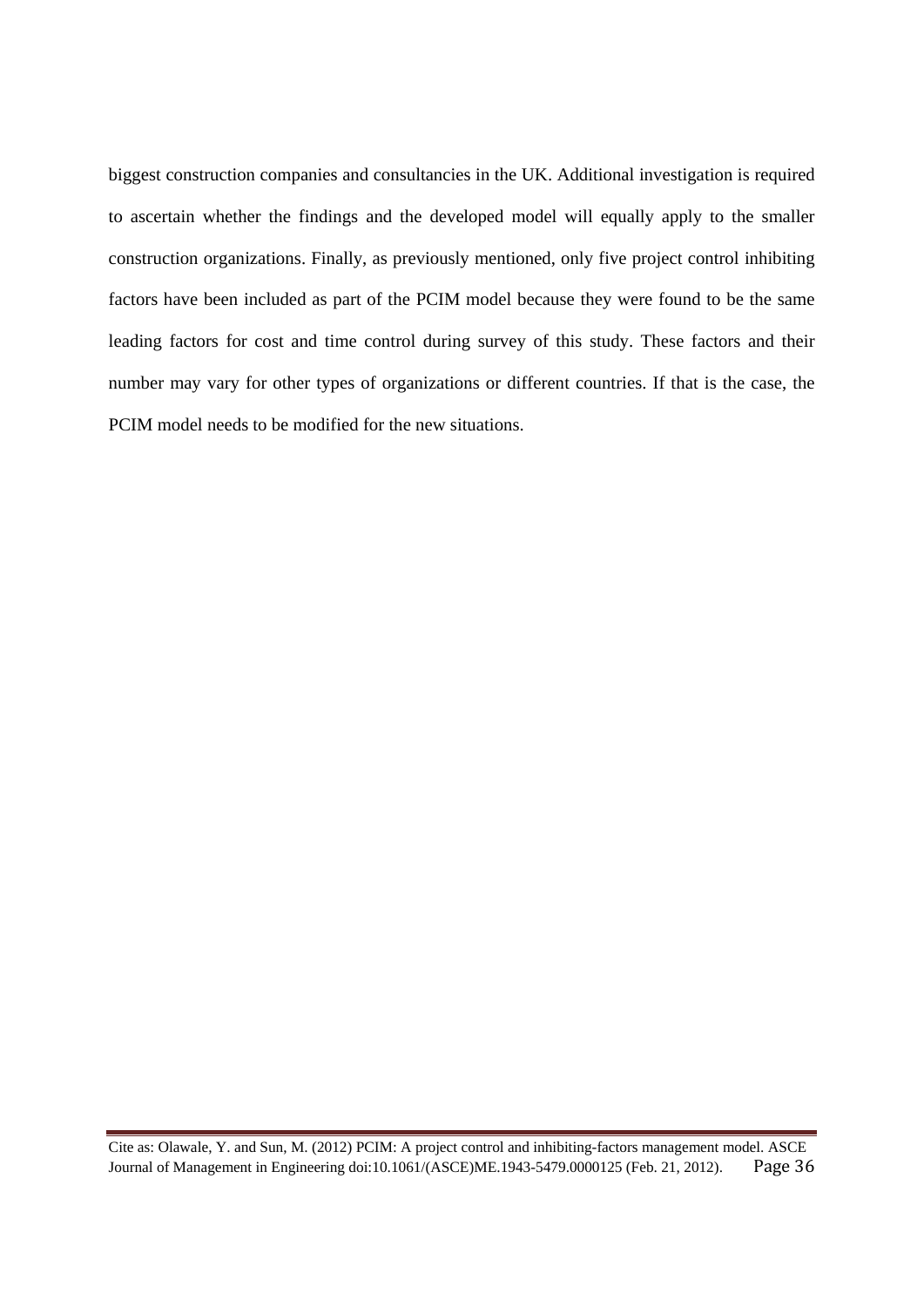#### **REFERENCES**

- 1. Alshawi, M., and Hassan, Z., (1999). "Integrated models for construction planning: object flow and relationship Engineering." *Construction and Architectural Management*, 6 (2), 197–212.
- 2. Angelides, D. (1999). "Project management and good technical and business practices." *Journal of Management in Engineering*, 15 (3), 78 – 88.
- 3. Assaf, S., Al- Khaliil, M., Al-Hazmi, M. (1995). "Causes of delay in Large building construction projects." *Journal of Management in Engineering*, 11 (2), 45 – 50.
- 4. Barraza, G., and Bueno, R. (2007). "Probabilistic control of project performance using control limit curves." *Journal of Construction Engineering and Management*, 133 (12), 957 – 965.
- 5. Barrie, D. and Paulson, B. (1984). *Professional Construction Manager,* McGraw-Hill Book Company, New York.
- 6. Benjaoran, V. (2009). "A cost control system development: A collaborative approach for small and medium-sized contractors." *International Journal of Project Management,* 27 (3),  $270 - 277.$
- 7. Chan, A., Yung, E., Lam, P., Tam, C. and Cheung, S. (2001). "Application of Delphi method in selection of procurement systems for construction projects." *Construction Management and Economics,* 19 (7), 699 – 718.
- 8. Chan, D. and Kumaraswamy, M. (1997). "A comparative study of causes of time overruns in Honk Kong construction projects." *International Journal of Project Management*, 15 (1), 55- 63.
- 9. Chan, P., Ho, D., Tam, C. (2001). "Design and build project success: multivariate analysis." *Journal of Construction Engineering and Management,* 127 (2), 93 – 100.
- 10. Chang, A. (2002). "Reasons for cost and schedule increase for engineering design projects." *Journal of Management in Engineering*, 18 (1), 29-36.
- 11. Cho, K., Hong, T., and Hyun, C. (2010). "Integrated schedule and cost model for repetitive construction process." *Journal of Management in Engineering*, 26 (2), 78 – 88.
- 12. Deming, W. (2000). "Out of Crisis." MIT Press, Cambridge.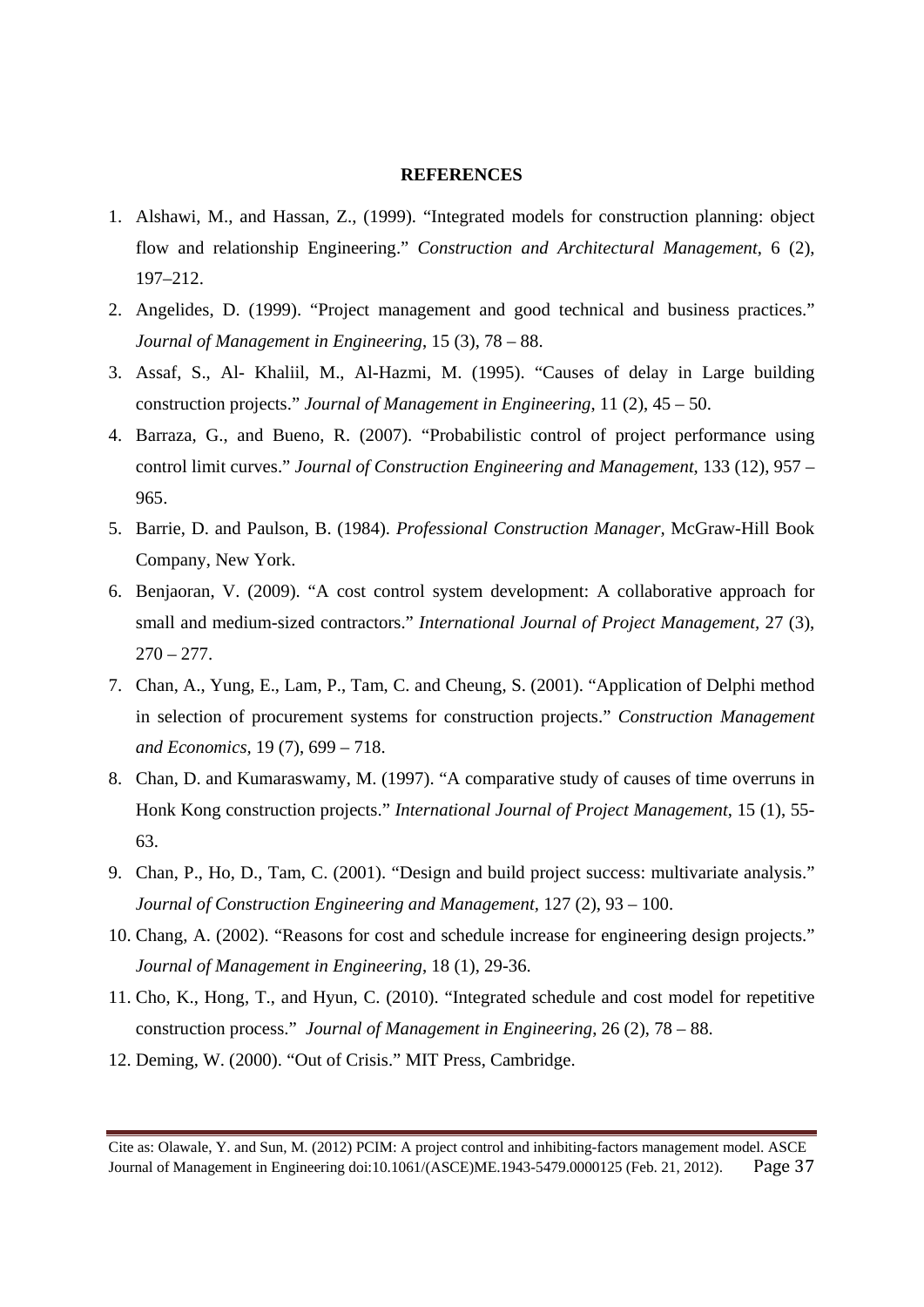- 13. Egbu, C., Young, B., Torrance, V. (1998). "Planning and control processes and techniques for refurbishment management." *Construction Management and Economics*, 16 (3), 315-325.
- 14. Falco, M., and Macchiaroli, R. (1998). "Timing of control activities in project planning." *International Journal of Project Management*, 16 (1), 51 – 58.
- 15. Fena-Mora, F., and Li, M. (2001). "Dynamic planning and control methodology for design/build fast-track construction projects." *Journal of Construction Engineering and Management* 127 (1), 1 – 17.
- 16. Fewings, P. (2005). *Construction Project Management: An Integrated Approach*, Taylor and Francis, London.
- 17. Floyd, L. (2004). "Application of appropriate controls tools for contract type." *Cost Engineering*, 46 (2), 25-30.
- 18. Gao, Z., Smith, G., Minchin, R. (2002). "Budget and schedule success for small capitalfacility projects." *Journal of Management in Engineering*, 18 (4), 186 - 193.
- 19. Gorog, M. (2009). "A comprehensive model for planning and controlling contractor cashflow." *International Journal of Project Management,* 27 (5), 481 – 492.
- 20. Hoffman, G., Thal, A., Webb, T., and Weir, J. (2007). "Estimating Performance Time for Construction Projects." *Journal of Management in Engineering*, 23 (4), 193 – 199.
- 21. Hyari, K., and El-Rayes, K. (2006). "Optimal planning and scheduling for repetitive construction projects." *Journal of Management in Engineering*, 22 (1), 11 – 19.
- 22. Iyer, K., and Jha, K. (2005). "Factors affecting cost performance evidence from Indian construction projects." *International Journal of Project Management*, 23 (4), 283-295.
- 23. Jung, Y., and Kang, S. (2007). "Knowledge-based standard progress measurement for integrated cost and schedule performance control." *Journal of Construction Engineering and Management,* 133 (1), 10-21.
- 24. Jung, Y. and Woo, S. (2004). "Flexible work breakdown structure for integrated cost and schedule control." *Journal of Construction Engineering and Management*, 130 (5), 616 – 625.
- 25. KaKa, A. (1999). "The development of a benchmark model that uses historical data for monitoring the progress of current construction projects." *Engineering, Construction and Architectural Management*, 6 (3), 256–266.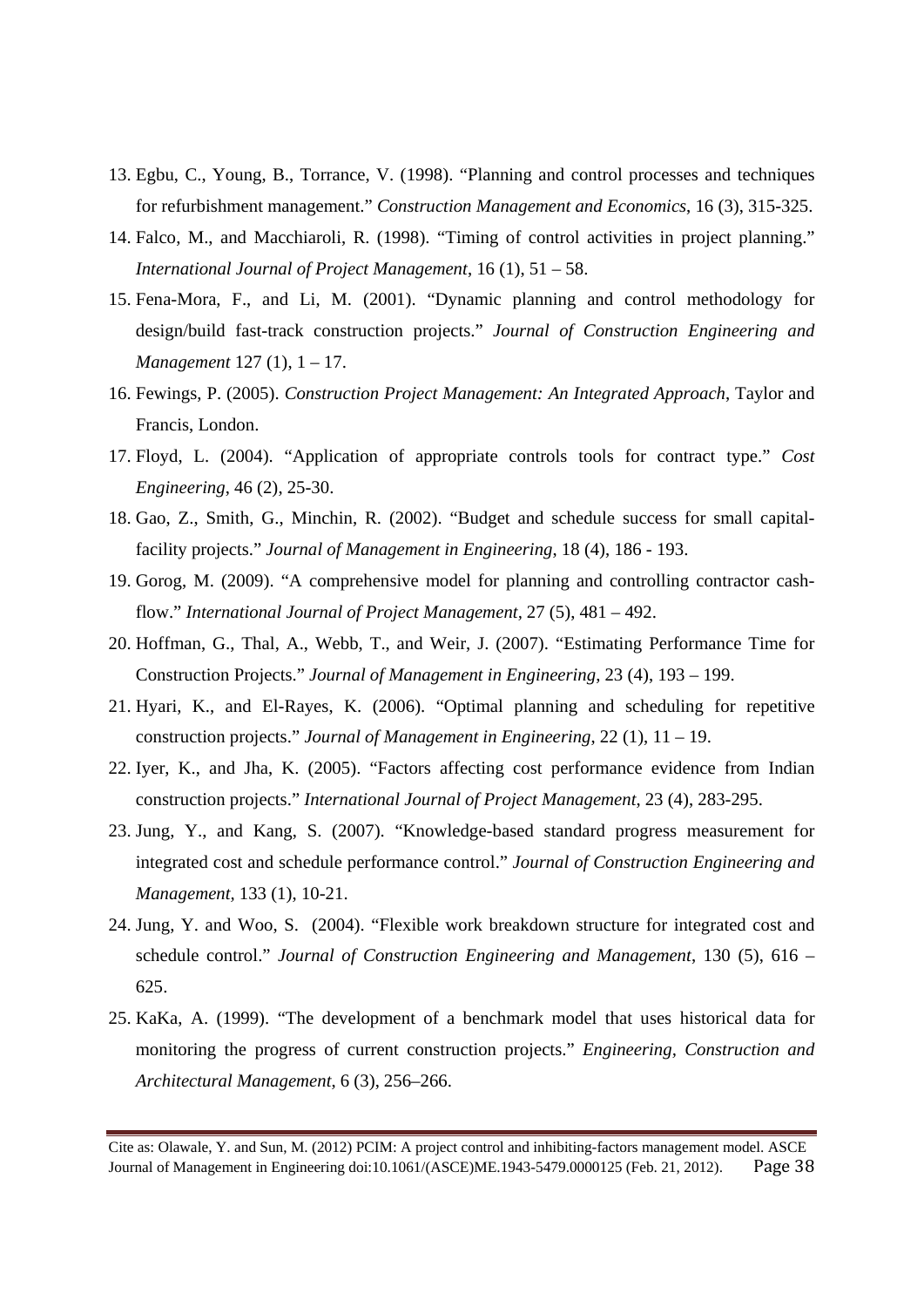- 26. Lee, S., Thomas, S., Tucker, R., (2005). "The relative impacts of selected practices on project cost and schedule." *Construction Management and Economics*, 23, 545-553.
- 27. Leu, S., and Lin, Y. (2008). "Project performance evaluation based on statistical process control techniques." *Journal of Construction Engineering and Management*, 134 (10), 813 – 819.
- 28. Ling, F. (2004). "How project managers can better control the performance of design-build projects." *International Journal of Project Management*, 22 (6), 477-488.
- 29. Ling, Y., Low, S., Wang, S., and Lim, H., (2009). "Key project management practices affecting Singaporean firms' project performance in China." *International Journal of Project Management*, 27 (1), 59 -71.
- 30. Manoliadis, O., Tsolas, I., and Nakou, A. (2006). "Sustainable construction and drivers of change in Greece: A Delphi study." *Construction Management and Economics*, 24 (2), 113 – 120.
- 31. Mawdesley, M., Askey, W., O'Reilly, M. (1997). *Planning and controlling construction projects: The best laid plans*, Englemere Services Ltd., Ascot.
- 32. Milosevic, D., and Patanakul, P. (2005). "Standardized project management may increase development projects success." *International Journal of Project Management*, 23 (3), 181 – 192.
- 33. Nassar, K., Nassar, W., and Hegab, M. (2005). "Evaluating cost overruns of asphalt paving projects using statistical process control methods." *Journal of Construction Engineering and Management,* 131 (11), 1173 -1178.
- 34. Olawale, Y., and Sun M. (2010). "Cost and time control of construction projects: Inhibiting factors and mitigating measures in practice." *Construction Management and Economics*, 28  $(5)$ ,  $509 - 526$ .
- 35. Otieno, F. (2000). "The roles of monitoring and evaluation in projects." *2nd International Conference on Construction in Developing Countries: Challenges facing the construction industry in developing countries,* 15-17 November 2000, Gabarone, Botswana.
- 36. Pellicer, E. (2005). "Cost control in consulting engineering firms." *Journal of Management in Engineering*, 21 (4), 189 – 192.

Cite as: Olawale, Y. and Sun, M. (2012) PCIM: A project control and inhibiting-factors management model. ASCE Journal of Management in Engineering doi:10.1061/(ASCE)ME.1943-5479.0000125 (Feb. 21, 2012). Page 39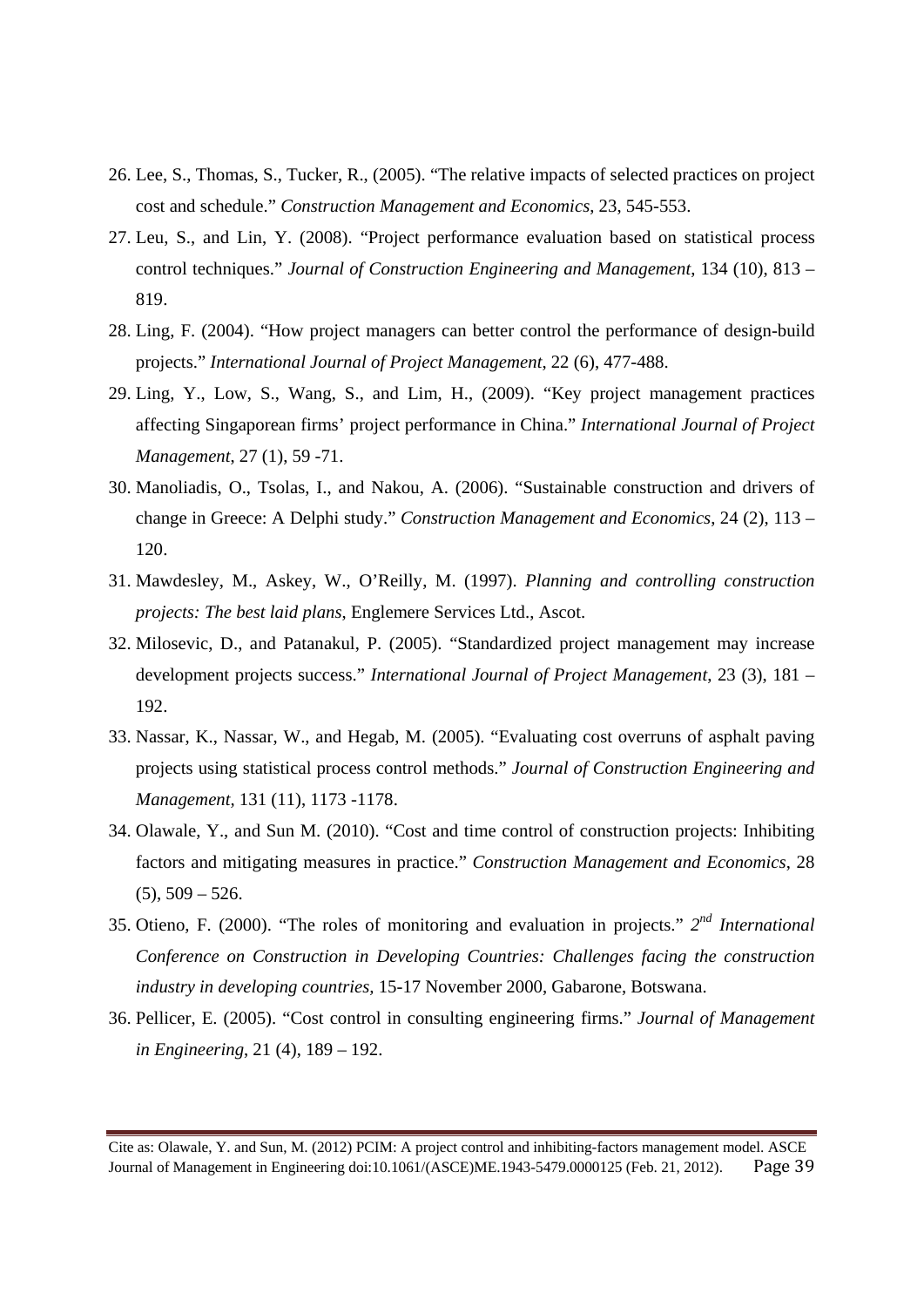- 37. Platje, A. and Wadman, S. (1998). "From Plan-Do-Check-Action to PIDCAM: The further evolution of the Deming-wheel." *International Journal of Project Management*, 16 (4), 201- 208.
- 38. Rozenes, S., Vitner, G., and Spraggett, S. (2006). "Project control: Literature review." *Project Management Journal*, 37 (4) 4 - 14.
- 39. Rozenes, S., Vitner, G., Spraggett, S. (2004). "MPCS: Multidimensional Project Control System." *International Journal of Project Management*, 22 (2), 109 - 118.
- 40. Shane, J., Molenaar, K., Anderson, S., and Schexnayder, C. (2009). "Construction project cost escalation factors." *Journal of Management in Engineering*, 25 (4), 221 - 229.
- 41. Sohail, M., Baldwin, A. (2004). "Performance indicators for micro-projects in developing countries." *Construction Management and Economics*, 22 (1), 11-23.
- 42. Thangaratinam, S. and Redman, C. (2005). "The Delphi Technique." *The Obstetrician and Gynecologist,* 7 (2), 120 – 125.
- 43. Turner, J. (1999). *The handbook of project-based management*, McGraw-Hill Companies, London.
- 44. Vandevoorde, S., and Vanhoucke, M. (2005). "A comparison of different project duration forecasting methods using earned value metrics." *International Journal of Project Management,* 24 (4), 289-302.
- 45. Watson, P. and Davis, R. (2002). "Applying Dr Deming's dynamic control model to project cost control." *Proceedings of the RICS Foundation construction and building research conference,* 5-6 September 2002, Nothingham Trent University, UK.
- 46. White, D., and Fortune, J. (2002). "Current practice in project management An empirical study." *International Journal of Project Management,* 20(2), 1 - 11.
- 47. Xiao, H., and Proverbs, D. (2002). "Construction time performance: an evaluation of contractors from Japan, the UK and the US." *Engineering, Construction and Architectural Management*, (9) 2, 81–89.
- 48. Yakubu O., and Sun, M. (2009). "Cost and time control of construction projects: A survey of contractors and consultants in the UK." *Construction Information Quarterly*, 11 (2), 53 – 59.

Cite as: Olawale, Y. and Sun, M. (2012) PCIM: A project control and inhibiting-factors management model. ASCE Journal of Management in Engineering doi:10.1061/(ASCE)ME.1943-5479.0000125 (Feb. 21, 2012). Page 40